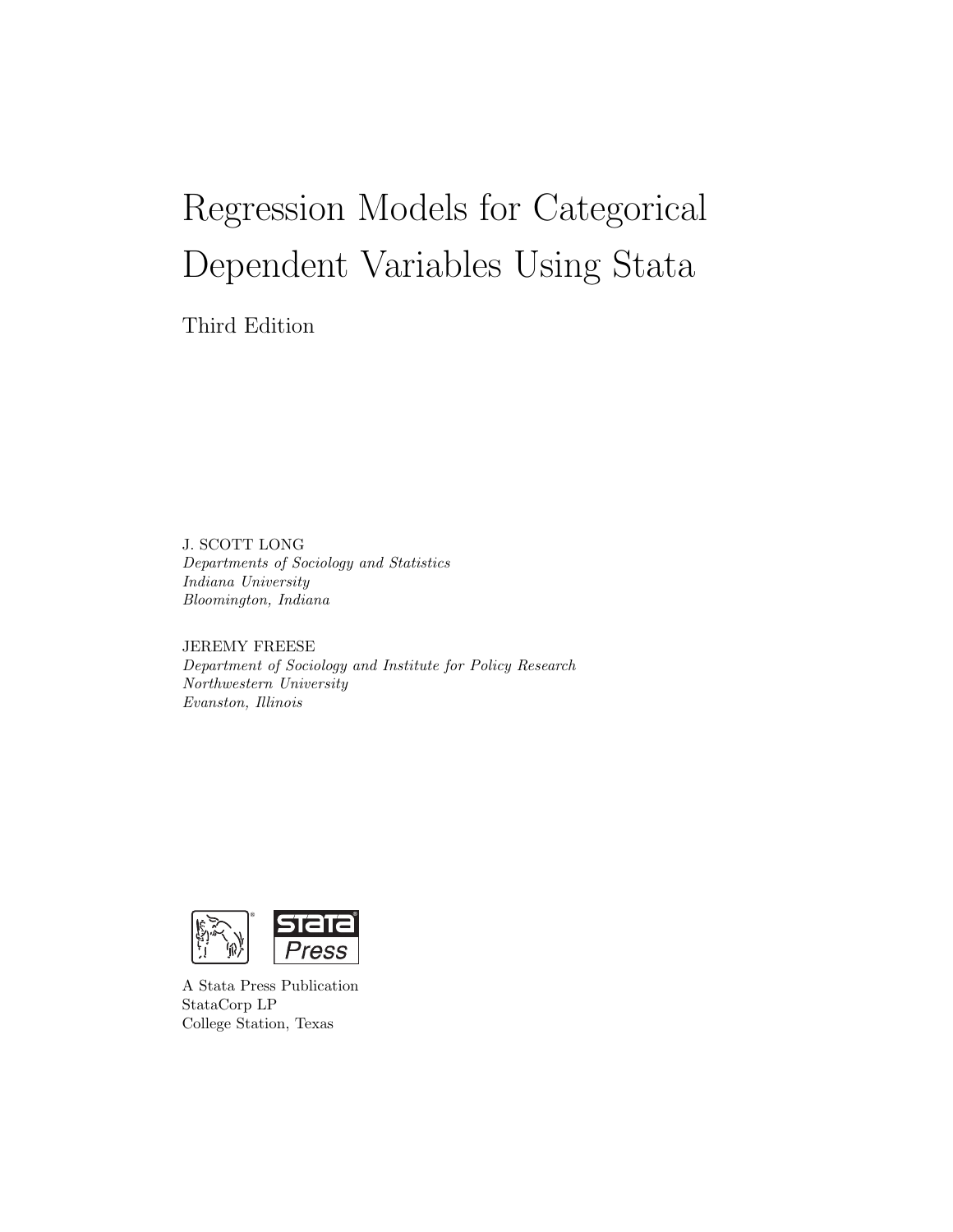

Copyright © 2001, 2003, 2006, 2014 by StataCorp LP All rights reserved. First edition 2001 Revised edition 2003 Second edition 2006 Third edition 2014

Published by Stata Press, 4905 Lakeway Drive, College Station, Texas 77845 Typeset in  $\mathbb{P}\mathbb{F} X 2_\varepsilon$ Printed in the United States of America 10 9 8 7 6 5 4 3 2 1

ISBN-10: 1-59718-111-0 ISBN-13: 978-1-59718-111-2

Library of Congress Control Number: 2014948009

No part of this book may be reproduced, stored in a retrieval system, or transcribed, in any form or by any means—electronic, mechanical, photocopy, recording, or otherwise—without the prior written permission of StataCorp LP.

Stata, **STata**, Stata Press, Mata, **mata**, and NetCourse are registered trademarks of StataCorp LP.

Stata and Stata Press are registered trademarks with the World Intellectual Property Organization of the United Nations.

NetCourseNow is a trademark of StataCorp LP.

 $\operatorname{LATEX2}_{\varepsilon}$  is a trademark of the American Mathematical Society.

Other brand and product names are registered trademarks or trademarks of their respective companies.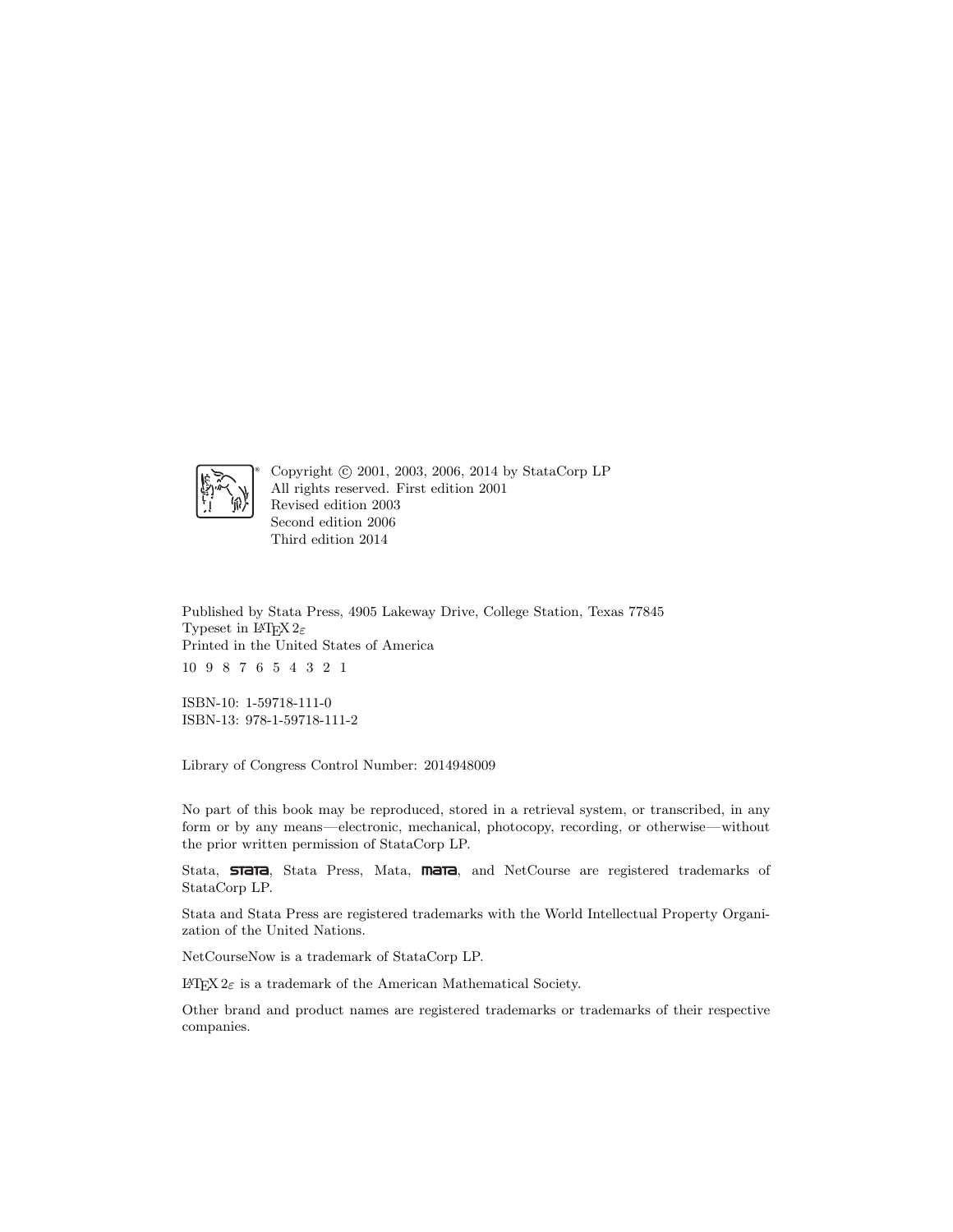(Pages omitted)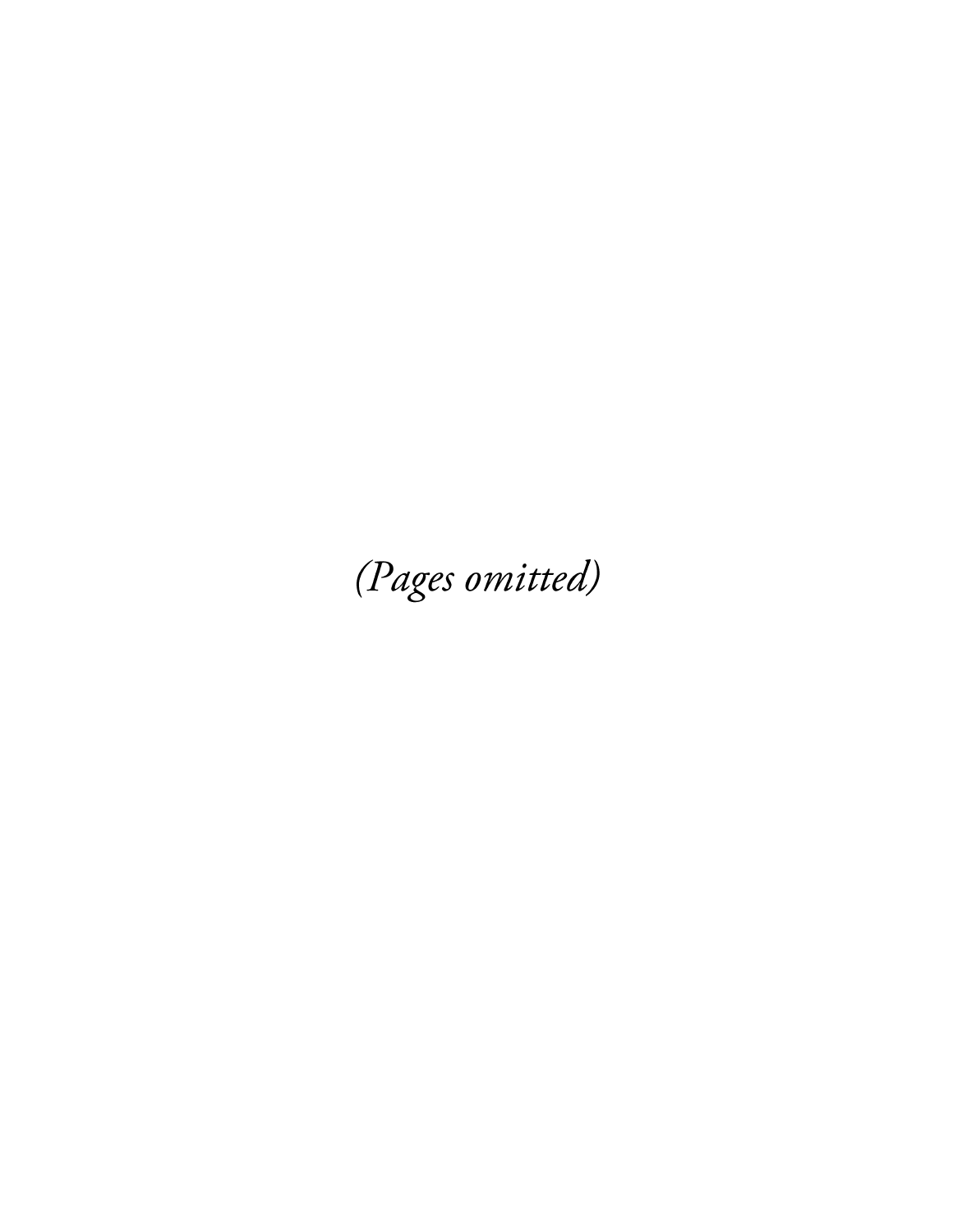# **Contents**

|          | List of figures<br>xix |                                                                                                      |  |                |  |  |  |
|----------|------------------------|------------------------------------------------------------------------------------------------------|--|----------------|--|--|--|
|          |                        | Preface<br>xxi                                                                                       |  |                |  |  |  |
| I        |                        | General information                                                                                  |  | $\mathbf{1}$   |  |  |  |
| 1        |                        | Introduction                                                                                         |  | $\overline{7}$ |  |  |  |
|          | 1.1                    | What is this book about? $\ldots \ldots \ldots \ldots \ldots \ldots \ldots \ldots$<br>$\overline{7}$ |  |                |  |  |  |
|          | 1.2                    | Which models are considered?                                                                         |  | $8\,$          |  |  |  |
|          | 1.3                    |                                                                                                      |  | 9              |  |  |  |
|          | 1.4                    | How is the book organized? $\ldots \ldots \ldots \ldots \ldots \ldots \ldots$<br>9                   |  |                |  |  |  |
|          | 1.5                    | 11                                                                                                   |  |                |  |  |  |
|          |                        | 1.5.1                                                                                                |  | 12             |  |  |  |
|          |                        | 1.5.2                                                                                                |  | 13             |  |  |  |
|          |                        |                                                                                                      |  | 14             |  |  |  |
|          |                        | Installing SPost13 using search $\ldots \ldots \ldots \ldots \ldots$                                 |  | 14             |  |  |  |
|          |                        | Installing SPost13 using net install $\ldots \ldots \ldots \ldots$                                   |  | 16             |  |  |  |
|          |                        | 1.5.3                                                                                                |  | 17             |  |  |  |
|          | 1.6                    |                                                                                                      |  | 17             |  |  |  |
|          |                        | 1.6.1                                                                                                |  | 17             |  |  |  |
|          |                        | 1.6.2<br>Using spex to load data and run examples $\ldots \ldots \ldots$                             |  | 17             |  |  |  |
|          | 1.7                    |                                                                                                      |  | 18             |  |  |  |
|          |                        | 1.7.1<br>What if an SPost command does not work? $\ldots \ldots \ldots$                              |  | 18             |  |  |  |
|          |                        | 1.7.2<br>Getting help from the authors $\dots \dots \dots \dots \dots \dots$                         |  | 19             |  |  |  |
|          |                        | What we need to help you $\ldots \ldots \ldots \ldots \ldots \ldots$                                 |  | <b>20</b>      |  |  |  |
|          | 1.8                    | Where can I learn more about the models? $\ldots \ldots \ldots \ldots$                               |  | 21             |  |  |  |
| $\bf{2}$ |                        | Introduction to Stata                                                                                |  | 23             |  |  |  |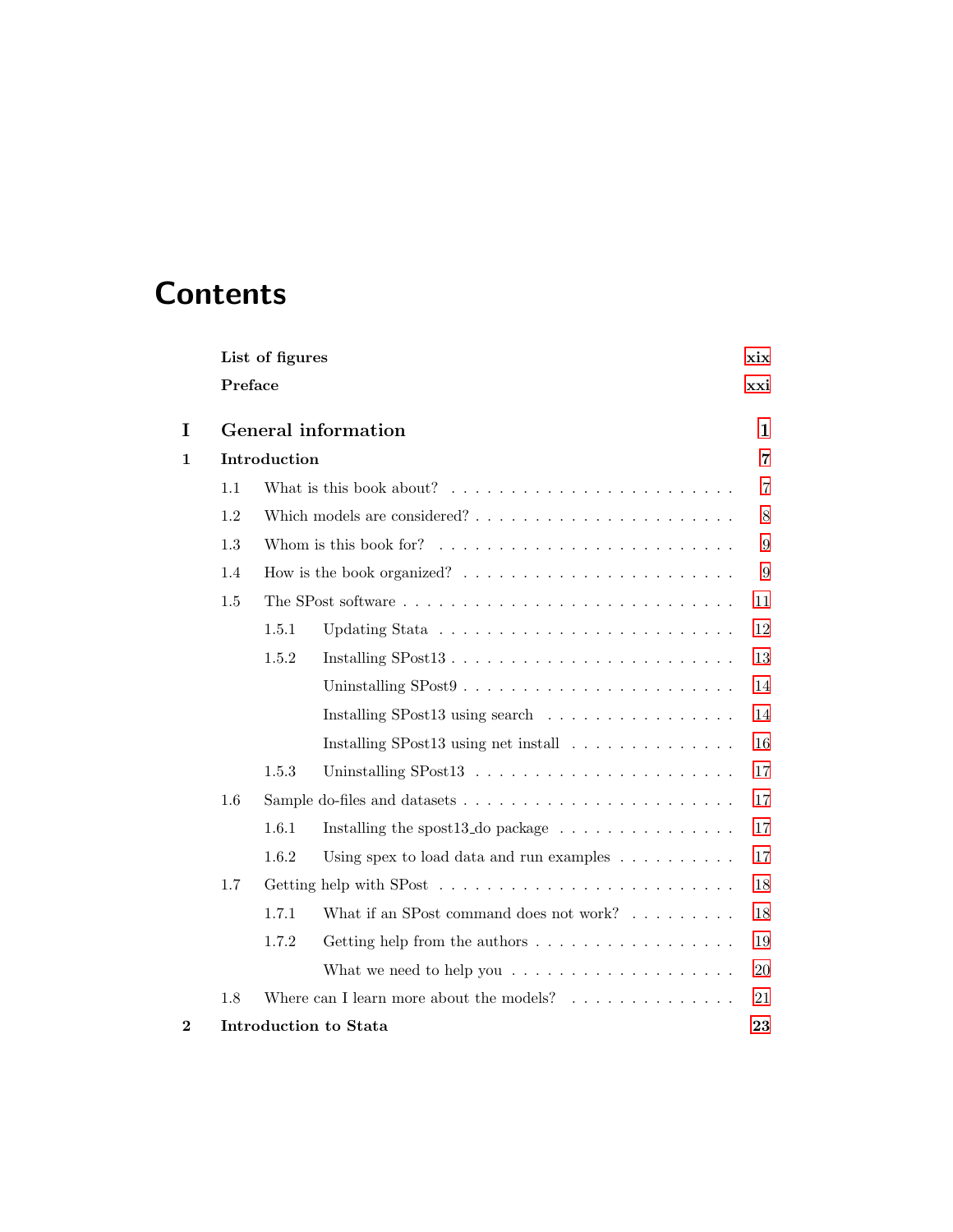## viii *Contents*

| 2.1  |          | The Stata interface $\dots \dots \dots \dots \dots \dots \dots \dots \dots \dots \dots \dots$   | 23 |
|------|----------|-------------------------------------------------------------------------------------------------|----|
| 2.2  |          |                                                                                                 | 27 |
| 2.3  |          |                                                                                                 | 27 |
|      | 2.3.1    |                                                                                                 | 27 |
|      | 2.3.2    |                                                                                                 | 28 |
|      | 2.3.3    |                                                                                                 | 28 |
|      | 2.3.4    | Asking for help $\ldots \ldots \ldots \ldots \ldots \ldots \ldots \ldots$                       | 28 |
|      | 2.3.5    | Other resources $\ldots \ldots \ldots \ldots \ldots \ldots \ldots \ldots$                       | 29 |
| 2.4  |          |                                                                                                 | 29 |
| 2.5  |          | Stata file types $\ldots \ldots \ldots \ldots \ldots \ldots \ldots \ldots \ldots \ldots \ldots$ | 30 |
| 2.6  |          |                                                                                                 | 30 |
| 2.7  |          | Using and saving datasets $\dots \dots \dots \dots \dots \dots \dots \dots \dots$               | 32 |
|      | 2.7.1    |                                                                                                 | 32 |
|      | 2.7.2    |                                                                                                 | 33 |
|      | 2.7.3    | Entering data by hand $\ldots \ldots \ldots \ldots \ldots \ldots \ldots$                        | 33 |
| 2.8  |          | Size limitations on datasets $\dots \dots \dots \dots \dots \dots \dots \dots$                  | 34 |
| 2.9  | Do-files |                                                                                                 | 34 |
|      | 2.9.1    |                                                                                                 | 35 |
|      | 2.9.2    |                                                                                                 | 36 |
|      | 2.9.3    | Stopping a do-file while it is running $\ldots \ldots \ldots \ldots$                            | 37 |
|      | 2.9.4    |                                                                                                 | 37 |
|      | 2.9.5    | Recommended structure for do-files                                                              | 38 |
| 2.10 |          |                                                                                                 | 40 |
| 2.11 |          |                                                                                                 | 41 |
|      | 2.11.1   |                                                                                                 | 43 |
|      | 2.11.2   |                                                                                                 | 43 |
|      | 2.11.3   |                                                                                                 | 45 |
|      | 2.11.4   |                                                                                                 | 46 |
| 2.12 |          |                                                                                                 | 46 |
|      | 2.12.1   | Looking at your data $\ldots \ldots \ldots \ldots \ldots \ldots \ldots \ldots$                  | 46 |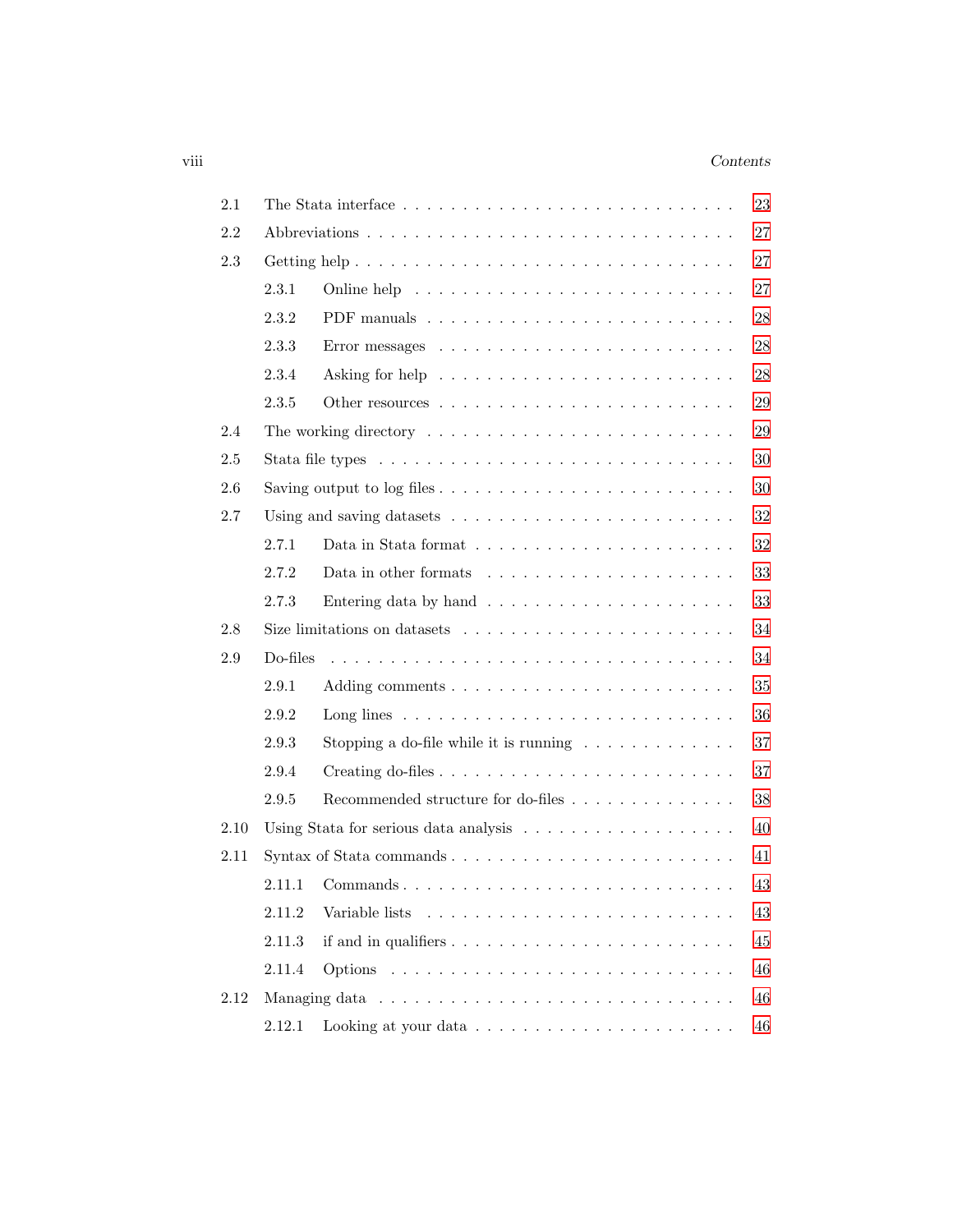|   |      | 2.12.2 | Getting information about variables                                       | 47     |
|---|------|--------|---------------------------------------------------------------------------|--------|
|   |      | 2.12.3 |                                                                           | $50\,$ |
|   |      | 2.12.4 | Selecting observations $\ldots \ldots \ldots \ldots \ldots \ldots \ldots$ | $51\,$ |
|   |      | 2.12.5 | Selecting variables $\ldots \ldots \ldots \ldots \ldots \ldots \ldots$    | $51\,$ |
|   | 2.13 |        |                                                                           | $52\,$ |
|   |      | 2.13.1 | The generate command $\ldots \ldots \ldots \ldots \ldots \ldots \ldots$   | $52\,$ |
|   |      | 2.13.2 | The replace command $\ldots \ldots \ldots \ldots \ldots \ldots \ldots$    | 54     |
|   |      | 2.13.3 | The recode command $\ldots \ldots \ldots \ldots \ldots \ldots \ldots$     | $55\,$ |
|   | 2.14 |        |                                                                           | 56     |
|   |      | 2.14.1 | Variable labels                                                           | 56     |
|   |      | 2.14.2 |                                                                           | 57     |
|   |      | 2.14.3 | The notes command $\ldots \ldots \ldots \ldots \ldots \ldots \ldots$      | $59\,$ |
|   | 2.15 |        |                                                                           | $59\,$ |
|   | 2.16 |        |                                                                           | 61     |
|   | 2.17 |        |                                                                           | 63     |
|   |      | 2.17.1 | The graph command $\ldots \ldots \ldots \ldots \ldots \ldots \ldots$      | 65     |
|   | 2.18 |        |                                                                           | 73     |
|   | 2.19 |        |                                                                           | 79     |
|   | 2.20 |        |                                                                           | 81     |
| 3 |      |        | Estimation, testing, and fit                                              | 83     |
|   | 3.1  |        |                                                                           | 84     |
|   |      | 3.1.1  | Stata's output for ML estimation                                          | 84     |
|   |      | 3.1.2  |                                                                           | 85     |
|   |      | 3.1.3  | Problems in obtaining ML estimates                                        | 85     |
|   |      | 3.1.4  | Syntax of estimation commands $\ldots \ldots \ldots \ldots \ldots$        | 86     |
|   |      | 3.1.5  | Variable lists                                                            | 87     |
|   |      |        | Using factor-variable notation in the variable list $\ldots \ldots$       | 87     |
|   |      |        | Specifying interaction and polynomials $\ldots \ldots \ldots \ldots$      | 89     |
|   |      |        | More on factor-variable notation $\ldots \ldots \ldots \ldots \ldots$     | 90     |
|   |      | 3.1.6  | Specifying the estimation sample $\ldots \ldots \ldots \ldots \ldots$     | 93     |
|   |      |        |                                                                           |        |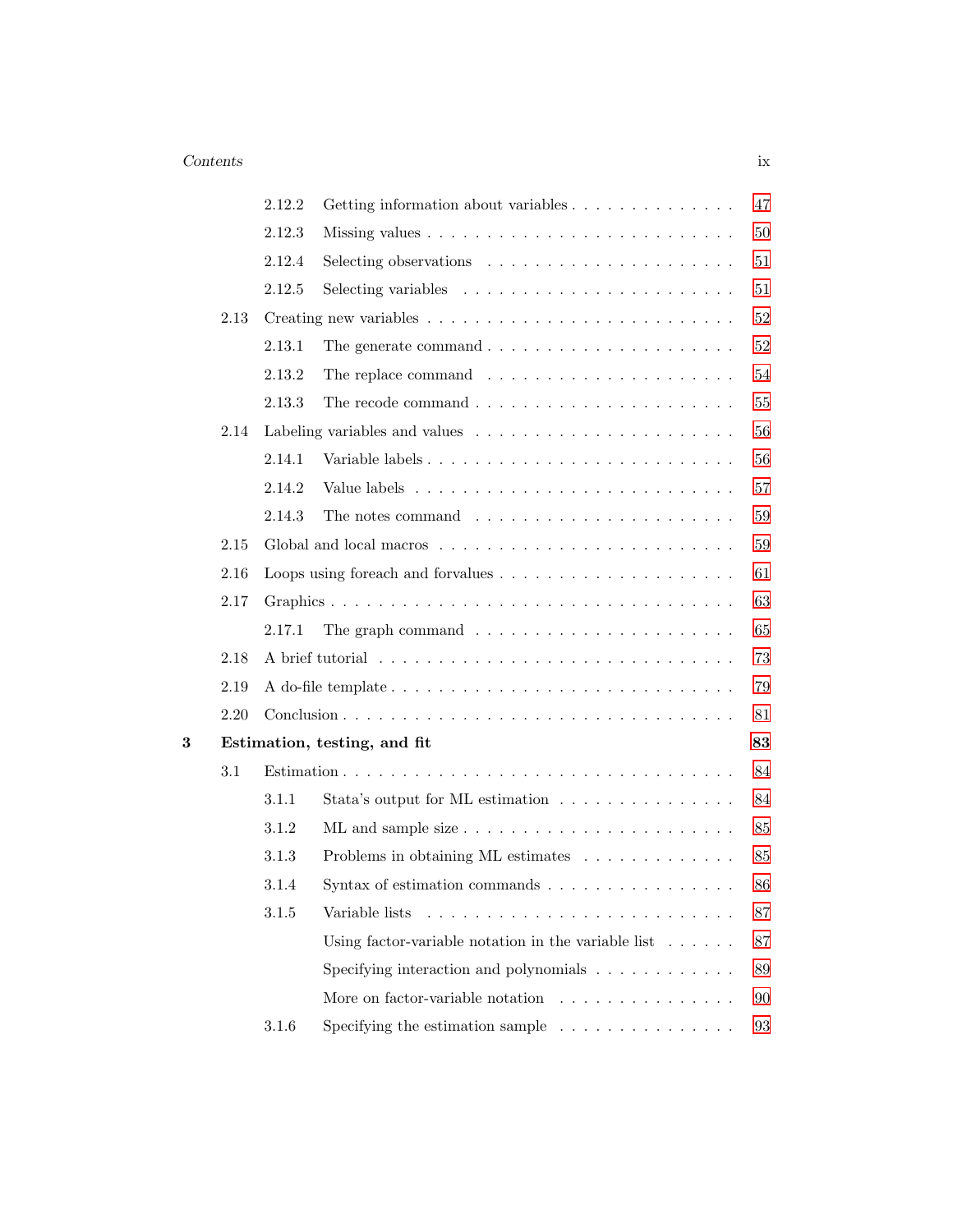## x *Contents*

|   |     |        |                                                                                    | 93  |
|---|-----|--------|------------------------------------------------------------------------------------|-----|
|   |     |        | Information about missing values $\ldots \ldots \ldots \ldots \ldots$              | 95  |
|   |     |        | Postestimation commands and the estimation sample                                  | 98  |
|   |     | 3.1.7  | Weights and survey data $\ldots \ldots \ldots \ldots \ldots \ldots$                | 99  |
|   |     |        |                                                                                    | 100 |
|   |     | 3.1.8  | Options for regression models                                                      | 102 |
|   |     | 3.1.9  |                                                                                    | 103 |
|   |     | 3.1.10 | Reading the estimation output $\dots \dots \dots \dots \dots$                      | 105 |
|   |     | 3.1.11 | Storing estimation results $\dots \dots \dots \dots \dots \dots \dots$             | 107 |
|   |     |        | (Advanced) Saving estimates to a file $\ldots \ldots \ldots \ldots$                | 108 |
|   |     | 3.1.12 | Reformatting output with estimates table $\ldots \ldots \ldots$                    | 111 |
|   | 3.2 |        |                                                                                    | 114 |
|   |     | 3.2.1  | One-tailed and two-tailed tests                                                    | 115 |
|   |     | 3.2.2  | Wald and likelihood-ratio tests                                                    | 115 |
|   |     | 3.2.3  | Wald tests with test and testparm                                                  | 116 |
|   |     | 3.2.4  | LR tests with litest $\ldots \ldots \ldots \ldots \ldots \ldots \ldots \ldots$     | 118 |
|   |     |        | Avoiding invalid LR tests $\dots \dots \dots \dots \dots \dots \dots$              | 120 |
|   | 3.3 |        |                                                                                    | 120 |
|   |     | 3.3.1  | Syntax of fitstat $\ldots \ldots \ldots \ldots \ldots \ldots \ldots \ldots \ldots$ | 120 |
|   |     | 3.3.2  | Methods and formulas used by fitstat $\ldots \ldots \ldots \ldots$                 | 123 |
|   |     | 3.3.3  |                                                                                    | 129 |
|   | 3.4 |        |                                                                                    | 130 |
|   | 3.5 |        |                                                                                    | 131 |
| 4 |     |        | Methods of interpretation                                                          | 133 |
|   | 4.1 |        | Comparing linear and nonlinear models                                              | 133 |
|   | 4.2 |        | Approaches to interpretation $\dots \dots \dots \dots \dots \dots \dots \dots$     | 136 |
|   |     | 4.2.1  | Method of interpretation based on predictions $\ldots \ldots$                      | 137 |
|   |     | 4.2.2  | Method of interpretation using parameters                                          | 138 |
|   |     | 4.2.3  | Stata and SPost commands for interpretation                                        | 138 |
|   | 4.3 |        |                                                                                    | 138 |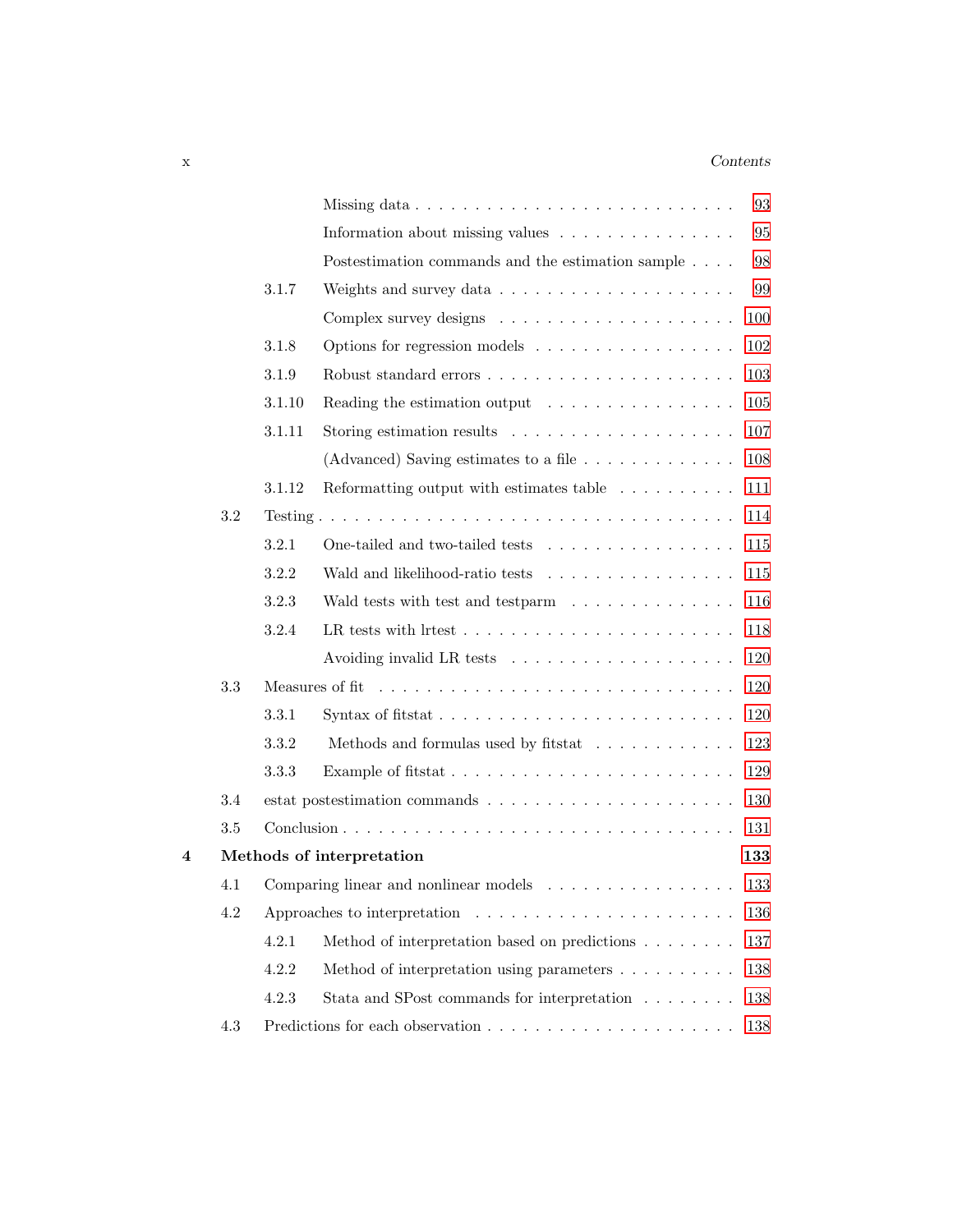|   | 4.4 |       |                                                                         | 139 |
|---|-----|-------|-------------------------------------------------------------------------|-----|
|   |     | 4.4.1 | Why use the $m^*$ commands instead of margins?                          | 140 |
|   |     | 4.4.2 | Using margins for predictions                                           | 141 |
|   |     |       | Predictions using interaction and polynomial terms $\ldots$ .           | 146 |
|   |     |       |                                                                         | 146 |
|   |     |       | Predictions for groups defined by levels of categorical variables 150   |     |
|   |     | 4.4.3 | (Advanced) Nondefault predictions using margins                         | 153 |
|   |     |       | The predict() option $\ldots \ldots \ldots \ldots \ldots \ldots \ldots$ | 153 |
|   |     |       | The expression() option $\dots \dots \dots \dots \dots \dots \dots$     | 154 |
|   |     | 4.4.4 | Tables of predictions using mtable $\ldots \ldots \ldots \ldots \ldots$ | 155 |
|   |     |       | mtable with categorical and count outcomes $\dots \dots$                | 158 |
|   |     |       | (Advanced) Combining and formatting tables using mtable.                | 160 |
|   | 4.5 |       | Marginal effects: Changes in predictions                                | 162 |
|   |     | 4.5.1 | Marginal effects using margins                                          | 163 |
|   |     | 4.5.2 | Marginal effects using mtable                                           | 164 |
|   |     | 4.5.3 | Posting predictions and using mlincom $\dots \dots \dots \dots$         | 165 |
|   |     | 4.5.4 | Marginal effects using mchange                                          | 166 |
|   | 4.6 |       |                                                                         | 171 |
|   |     | 4.6.1 | Plotting predictions with marginsplot $\ldots \ldots \ldots \ldots$     | 171 |
|   |     | 4.6.2 | Plotting predictions using mgen $\dots \dots \dots \dots \dots \dots$   | 173 |
|   | 4.7 |       |                                                                         | 178 |
|   |     | 4.7.1 |                                                                         | 179 |
|   |     | 4.7.2 |                                                                         | 180 |
|   |     | 4.7.3 | Factor and percentage change coefficients                               | 184 |
|   | 4.8 |       |                                                                         | 184 |
| П |     |       | Models for specific kinds of outcomes                                   | 185 |
| 5 |     |       | Models for binary outcomes: Estimation, testing, and fit                | 187 |
|   | 5.1 |       |                                                                         | 187 |
|   |     | 5.1.1 | A latent-variable model                                                 | 188 |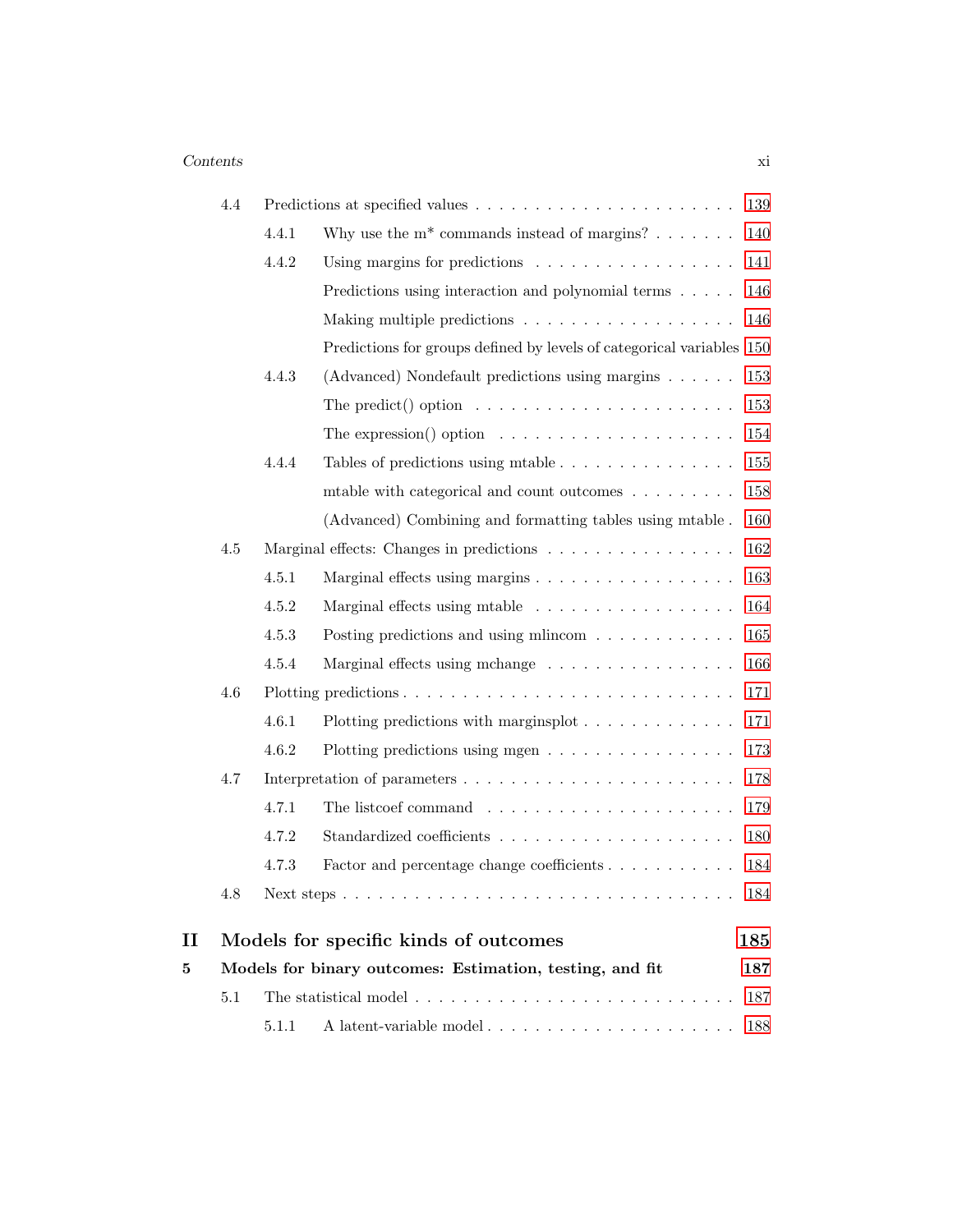|   |         | 5.1.2 | A nonlinear probability model<br>192                                        |
|---|---------|-------|-----------------------------------------------------------------------------|
|   | 5.2     |       | 192<br>Estimation using logit and probit commands                           |
|   |         | 5.2.1 | 194                                                                         |
|   |         | 5.2.2 | 196<br>Comparing logit and probit $\ldots \ldots \ldots \ldots \ldots$      |
|   |         | 5.2.3 | (Advanced) Observations predicted perfectly $\dots \dots$<br>197            |
|   | 5.3     |       | 200                                                                         |
|   |         | 5.3.1 | 200<br>Testing individual coefficients $\ldots \ldots \ldots \ldots \ldots$ |
|   |         | 5.3.2 | 203                                                                         |
|   |         | 5.3.3 | Comparing LR and Wald tests<br>205                                          |
|   | 5.4     |       | Predicted probabilities, residuals, and influential observations<br>206     |
|   |         | 5.4.1 | Predicted probabilities using predict<br>206                                |
|   |         | 5.4.2 | Residuals and influential observations using predict<br>209                 |
|   |         | 5.4.3 | 216                                                                         |
|   | $5.5\,$ |       | Measures of fit<br>218                                                      |
|   |         | 5.5.1 | 219                                                                         |
|   |         | 5.5.2 | 221                                                                         |
|   |         | 5.5.3 | (Advanced) Hosmer-Lemeshow statistic<br>223                                 |
|   | 5.6     |       | Other commands for binary outcomes<br>$225\,$                               |
|   | $5.7\,$ |       | 225                                                                         |
| 6 |         |       | Models for binary outcomes: Interpretation<br>227                           |
|   | 6.1     |       | 228<br>Interpretation using regression coefficients                         |
|   |         | 6.1.1 | 228<br>Interpretation using odds ratios                                     |
|   |         | 6.1.2 | (Advanced) Interpretation using $y^*$<br>235                                |
|   | 6.2     |       | Marginal effects: Changes in probabilities<br>239                           |
|   |         | 6.2.1 | 241                                                                         |
|   |         | 6.2.2 | Summary measures of change<br>242                                           |
|   |         |       | 243                                                                         |
|   |         |       | 243                                                                         |
|   |         |       | Standard errors of marginal effects<br>244                                  |
|   |         | 6.2.3 | Should you use the AME, the MEM, or the MER? $\dots$ .<br>244               |
|   |         |       |                                                                             |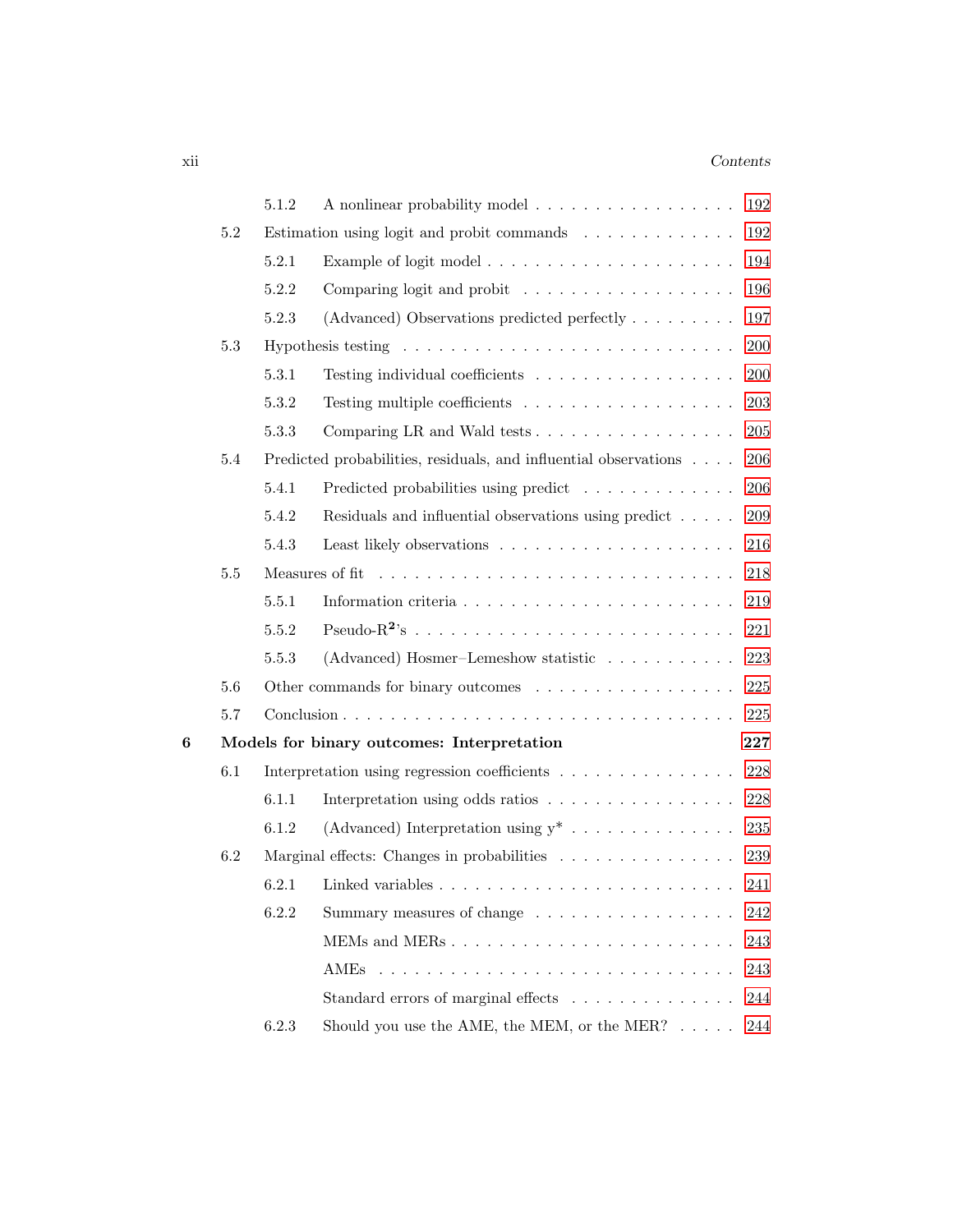## *Contents* xiii

|   |         | 6.2.4 | Examples of marginal effects $\ldots \ldots \ldots \ldots \ldots$                      | 246     |
|---|---------|-------|----------------------------------------------------------------------------------------|---------|
|   |         |       | AMEs for continuous variables                                                          | 248     |
|   |         |       |                                                                                        | 251     |
|   |         |       |                                                                                        | 252     |
|   |         |       | Marginal effects for subgroups                                                         | 254     |
|   |         |       |                                                                                        | 255     |
|   |         |       | Marginal effects with powers and interactions $\ldots \ldots$                          | 259     |
|   |         | 6.2.5 | The distribution of marginal effects $\ldots \ldots \ldots \ldots$                     | 261     |
|   |         | 6.2.6 | (Advanced) Algorithm for computing the distribution of<br>$_{\rm{effects}}$            | 265     |
|   | 6.3     |       |                                                                                        | 270     |
|   |         | 6.3.1 | Using local means with ideal types $\ldots \ldots \ldots \ldots$                       | 273     |
|   |         | 6.3.2 | Comparing ideal types with statistical tests                                           | 274     |
|   |         | 6.3.3 | (Advanced) Using macros to test differences between ideal<br>types $\ldots$<br>.       | 275     |
|   |         | 6.3.4 | Marginal effects for ideal types                                                       | 278     |
|   | 6.4     |       |                                                                                        | 280     |
|   | $6.5\,$ |       | Second differences comparing marginal effects                                          | 285     |
|   | 6.6     |       |                                                                                        | 286     |
|   |         | 6.6.1 | Using marginsplot $\ldots \ldots \ldots \ldots \ldots \ldots \ldots \ldots$            | 287     |
|   |         | 6.6.2 | Using mgen with the graph command $\ldots \ldots \ldots \ldots$                        | 290     |
|   |         | 6.6.3 | Graphing multiple predictions                                                          | 293     |
|   |         | 6.6.4 | Overlapping confidence intervals                                                       | 297     |
|   |         | 6.6.5 | Adding power terms and plotting predictions $\ldots \ldots$                            | 301     |
|   |         | 6.6.6 | (Advanced) Graphs with local means $\dots \dots \dots \dots$                           | 303     |
|   | 6.7     |       |                                                                                        | $308\,$ |
| 7 |         |       | Models for ordinal outcomes                                                            | 309     |
|   | 7.1     |       | The statistical model $\dots \dots \dots \dots \dots \dots \dots \dots$                | 310     |
|   |         | 7.1.1 | A latent-variable model                                                                | 310     |
|   |         | 7.1.2 | A nonlinear probability model                                                          | 314     |
|   | $7.2\,$ |       | Estimation using ologit and oprobit $\ldots \ldots \ldots \ldots \ldots \ldots \ldots$ | $314\,$ |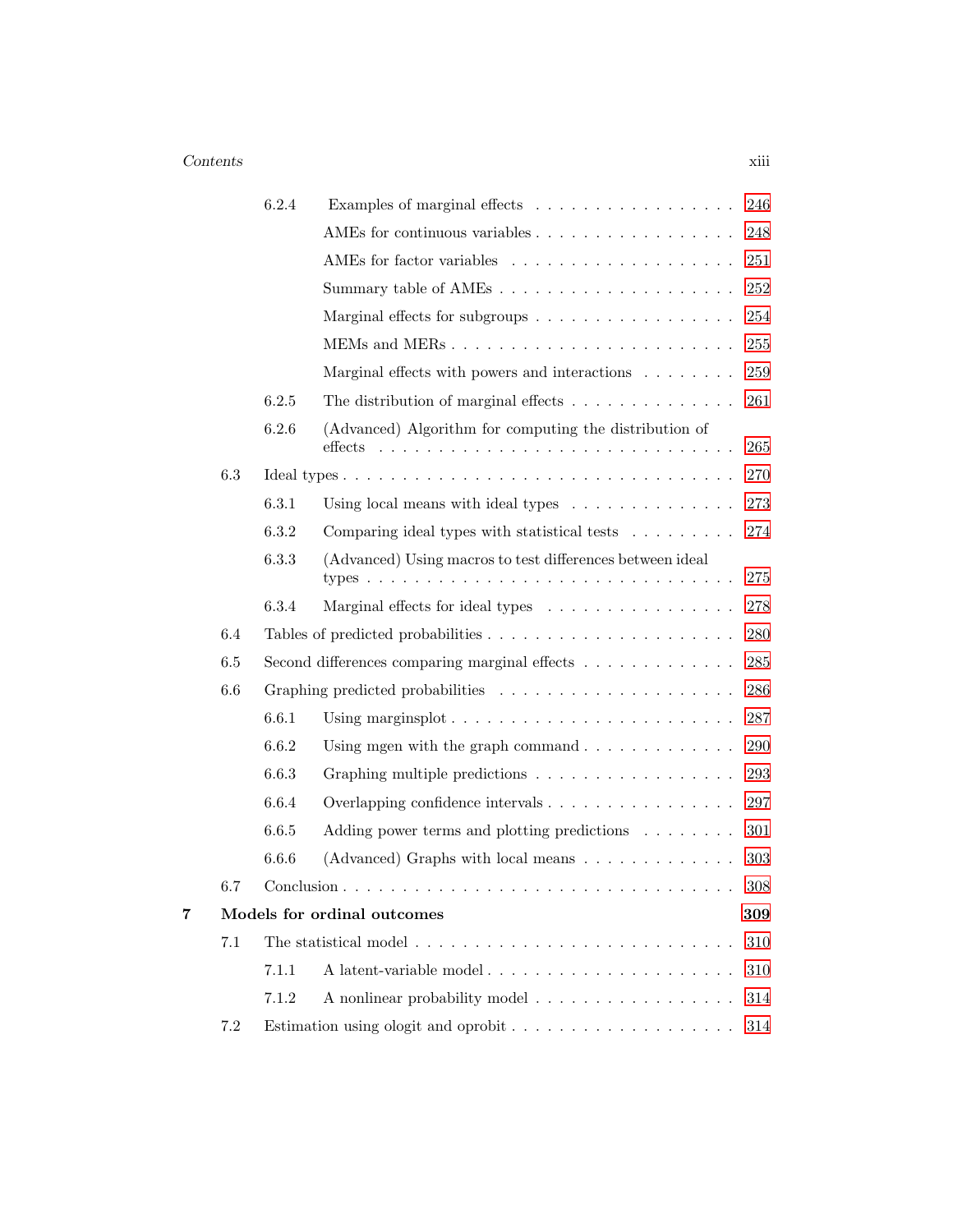## xiv *Contents*

|      | 7.2.1<br>Example of ordinal logit model<br>$315\,$ |                                                                                |         |  |  |  |
|------|----------------------------------------------------|--------------------------------------------------------------------------------|---------|--|--|--|
|      | 7.2.2                                              | $319\,$                                                                        |         |  |  |  |
| 7.3  |                                                    |                                                                                | $320\,$ |  |  |  |
|      | 7.3.1                                              | Testing individual coefficients                                                | $321\,$ |  |  |  |
|      | 7.3.2                                              |                                                                                | $322\,$ |  |  |  |
| 7.4  |                                                    |                                                                                | 324     |  |  |  |
| 7.5  |                                                    | (Advanced) Converting to a different parameterization $\dots \dots$            | $325\,$ |  |  |  |
| 7.6  |                                                    | The parallel regression assumption $\ldots \ldots \ldots \ldots \ldots \ldots$ | 326     |  |  |  |
|      | 7.6.1                                              | Testing the parallel regression assumption using oparallel                     | 329     |  |  |  |
|      | 7.6.2                                              | Testing the parallel regression assumption using brant                         | 330     |  |  |  |
|      | 7.6.3                                              | Caveat regarding the parallel regression assumption $\ldots$ .                 | 331     |  |  |  |
| 7.7  |                                                    |                                                                                | 331     |  |  |  |
| 7.8  |                                                    |                                                                                | 332     |  |  |  |
|      | 7.8.1                                              |                                                                                | $332\,$ |  |  |  |
|      | 7.8.2                                              |                                                                                | 335     |  |  |  |
| 7.9  |                                                    | Interpretations based on predicted probabilities                               | 338     |  |  |  |
| 7.10 |                                                    | Predicted probabilities with predict                                           | 339     |  |  |  |
| 7.11 |                                                    |                                                                                | 341     |  |  |  |
|      | 7.11.1                                             |                                                                                | 344     |  |  |  |
|      | 7.11.2                                             | Marginal effects for a quick overview                                          | 350     |  |  |  |
| 7.12 |                                                    | Predicted probabilities for ideal types                                        | 351     |  |  |  |
|      | 7.12.1                                             | (Advanced) Testing differences between ideal types                             |         |  |  |  |
|      |                                                    |                                                                                | 354     |  |  |  |
| 7.13 |                                                    |                                                                                | 355     |  |  |  |
| 7.14 |                                                    |                                                                                | $359\,$ |  |  |  |
| 7.15 |                                                    | Probability plots and marginal effects                                         | 364     |  |  |  |
| 7.16 |                                                    | Less common models for ordinal outcomes                                        | 370     |  |  |  |
|      | 7.16.1                                             | The stereotype logistic model $\ldots \ldots \ldots \ldots \ldots$             | 370     |  |  |  |
|      | 7.16.2                                             | The generalized ordered logit model $\ldots \ldots \ldots \ldots$              | 371     |  |  |  |
|      | 7.16.3                                             | (Advanced) Predictions without using factor-variable notation 374              |         |  |  |  |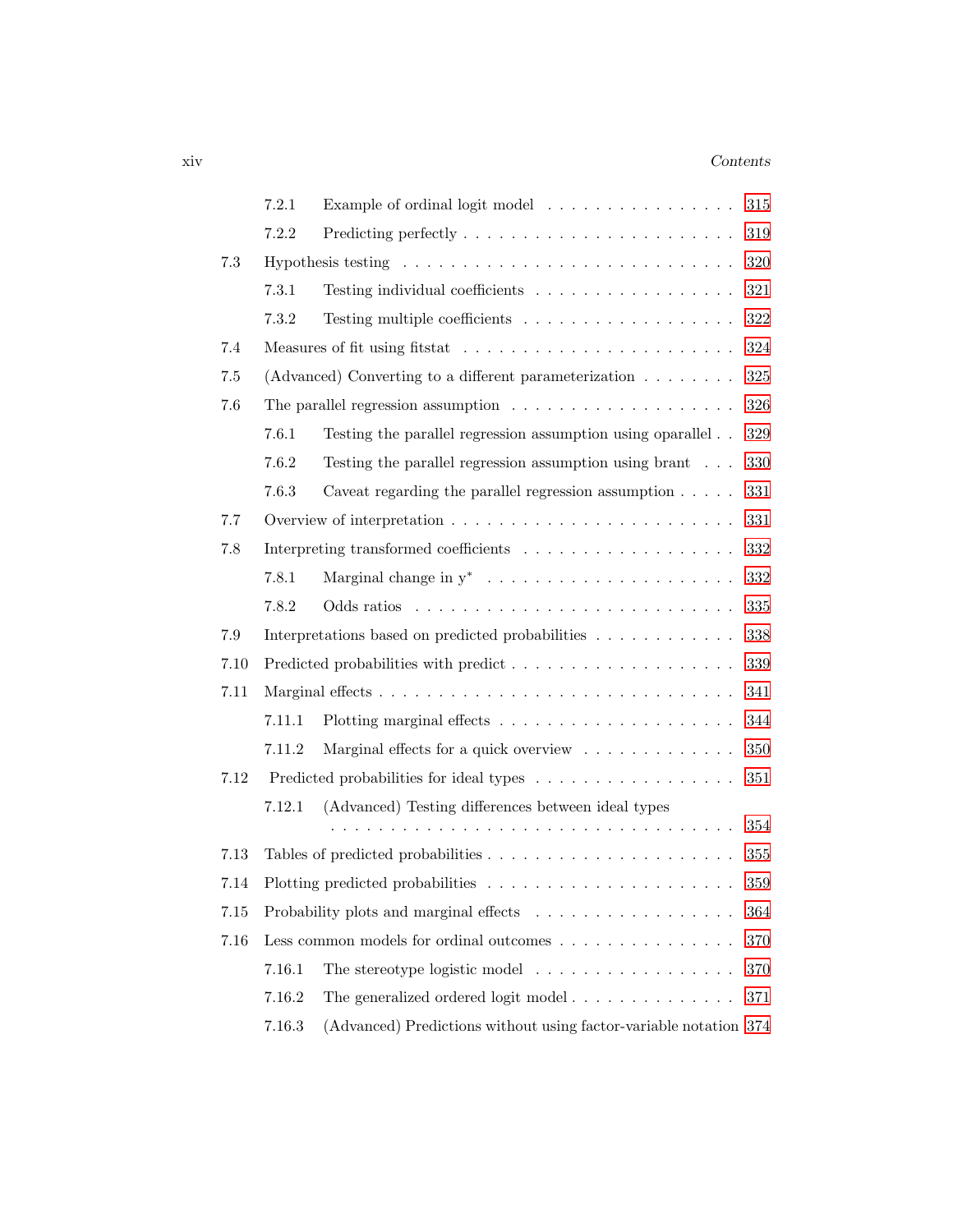# *Contents* xv

|   |      | 7.16.4 | The sequential logit model $\dots \dots \dots \dots \dots \dots$                       | 378 |
|---|------|--------|----------------------------------------------------------------------------------------|-----|
|   | 7.17 |        |                                                                                        | 382 |
| 8 |      |        | Models for nominal outcomes                                                            | 385 |
|   | 8.1  |        |                                                                                        | 386 |
|   |      | 8.1.1  | Formal statement of the model $\hfill\ldots\ldots\ldots\ldots\ldots\ldots\ldots\ldots$ | 390 |
|   | 8.2  |        | Estimation using the mlogit command $\ldots \ldots \ldots \ldots \ldots$               | 390 |
|   |      |        | Weights and complex samples                                                            | 391 |
|   |      |        |                                                                                        | 391 |
|   |      | 8.2.1  |                                                                                        | 392 |
|   |      | 8.2.2  | Selecting different base outcomes                                                      | 395 |
|   |      | 8.2.3  |                                                                                        | 397 |
|   | 8.3  |        | Hypothesis testing $\dots \dots \dots \dots \dots \dots \dots \dots \dots \dots \dots$ | 398 |
|   |      | 8.3.1  |                                                                                        | 398 |
|   |      | 8.3.2  | Testing the effects of the independent variables $\dots \dots$                         | 399 |
|   |      | 8.3.3  | Tests for combining alternatives $\dots \dots \dots \dots \dots \dots$                 | 403 |
|   | 8.4  |        | Independence of irrelevant alternatives                                                | 407 |
|   |      | 8.4.1  | Hausman-McFadden test of IIA                                                           | 408 |
|   |      | 8.4.2  |                                                                                        | 409 |
|   | 8.5  |        |                                                                                        | 411 |
|   | 8.6  |        |                                                                                        | 411 |
|   | 8.7  |        | Predicted probabilities with predict                                                   | 412 |
|   | 8.8  |        |                                                                                        | 415 |
|   |      | 8.8.1  | (Advanced) The distribution of marginal effects $\dots \dots$                          | 420 |
|   | 8.9  |        |                                                                                        | 423 |
|   |      | 8.9.1  | (Advanced) Testing second differences                                                  | 425 |
|   |      | 8.9.2  | (Advanced) Predictions using local means and subsamples.                               | 428 |
|   | 8.10 |        |                                                                                        | 432 |
|   | 8.11 |        |                                                                                        | 435 |
|   |      | 8.11.1 | Listing odds ratios with listcoef $\ldots \ldots \ldots \ldots \ldots$                 | 435 |
|   |      | 8.11.2 |                                                                                        | 436 |
|   |      |        |                                                                                        |     |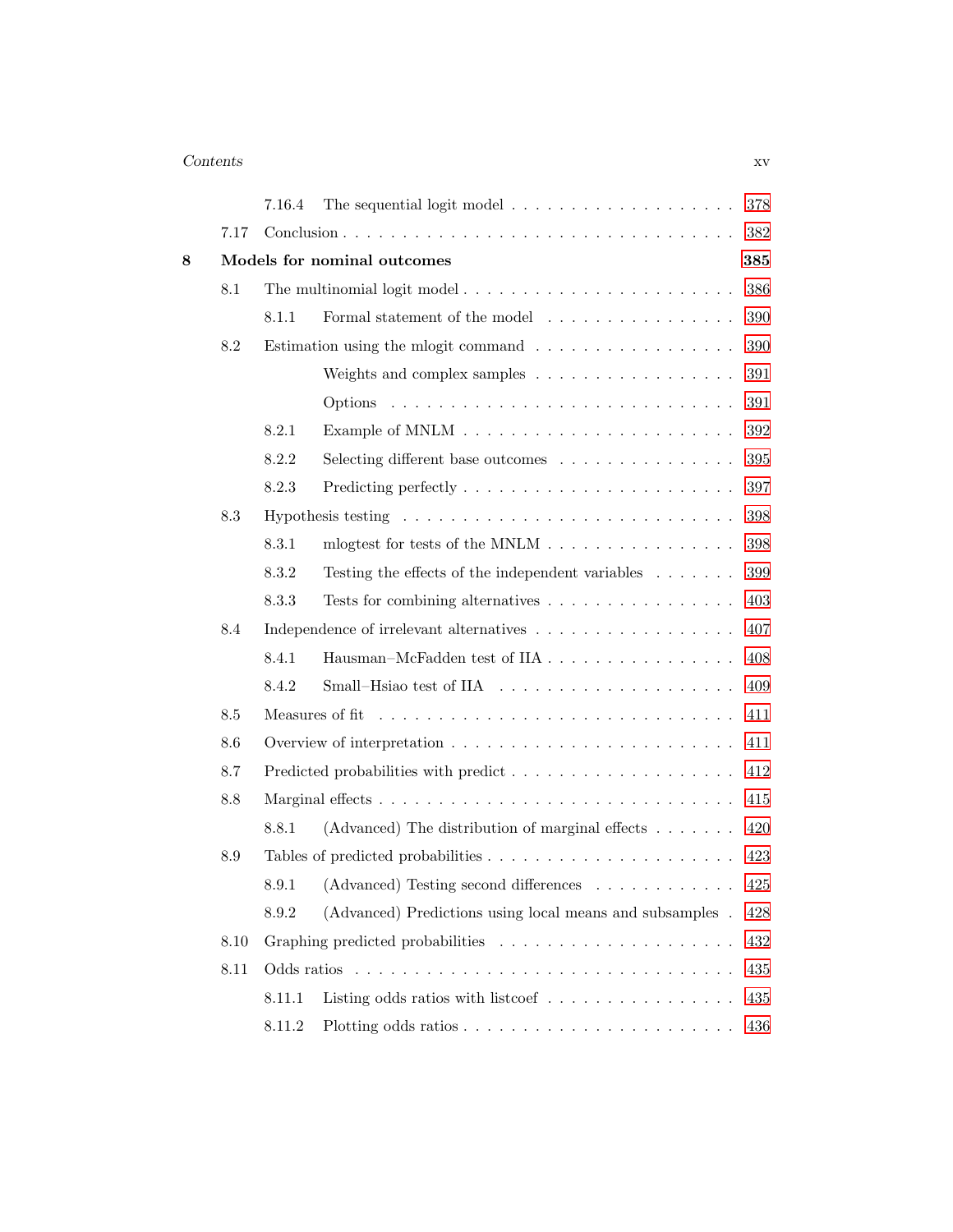## xvi *Contents*

|   | 8.12 |        | (Advanced) Additional models for nominal outcomes $\dots \dots$<br>444         |     |  |
|---|------|--------|--------------------------------------------------------------------------------|-----|--|
|   |      | 8.12.1 | Stereotype logistic regression                                                 | 445 |  |
|   |      | 8.12.2 |                                                                                | 454 |  |
|   |      | 8.12.3 | Multinomial probit model with IIA                                              | 465 |  |
|   |      | 8.12.4 | Alternative-specific multinomial probit                                        | 469 |  |
|   |      | 8.12.5 |                                                                                | 475 |  |
|   | 8.13 |        |                                                                                | 479 |  |
| 9 |      |        | Models for count outcomes                                                      | 481 |  |
|   | 9.1  |        |                                                                                | 481 |  |
|   |      | 9.1.1  | Fitting the Poisson distribution with the poisson command                      | 483 |  |
|   |      | 9.1.2  | Comparing observed and predicted counts with mgen                              | 484 |  |
|   | 9.2  |        | The Poisson regression model $\dots \dots \dots \dots \dots \dots \dots \dots$ | 487 |  |
|   |      | 9.2.1  | Estimation using poisson $\ldots \ldots \ldots \ldots \ldots \ldots \ldots$    | 488 |  |
|   |      |        |                                                                                | 489 |  |
|   |      | 9.2.2  | Factor and percentage changes in $E(y   x)$                                    | 490 |  |
|   |      |        | Example of factor and percentage change                                        | 492 |  |
|   |      | 9.2.3  |                                                                                | 493 |  |
|   |      |        |                                                                                | 495 |  |
|   |      | 9.2.4  | Interpretation using predicted probabilities                                   | 496 |  |
|   |      |        | Predicted probabilities using mtable and mchange                               | 496 |  |
|   |      |        | Treating a count independent variable as a factor variable.                    | 498 |  |
|   |      |        | Predicted probabilities using mgen                                             | 500 |  |
|   |      | 9.2.5  | Comparing observed and predicted counts to evaluate model                      | 501 |  |
|   |      | 9.2.6  | $(Advanced)$ Exposure time $\ldots \ldots \ldots \ldots \ldots \ldots$         | 504 |  |
|   | 9.3  |        | The negative binomial regression model $\ldots \ldots \ldots \ldots \ldots$    | 507 |  |
|   |      | 9.3.1  | Estimation using nbreg                                                         | 509 |  |
|   |      |        | NB1 and NB2 variance functions                                                 | 509 |  |
|   |      | 9.3.2  |                                                                                | 510 |  |
|   |      | 9.3.3  |                                                                                | 511 |  |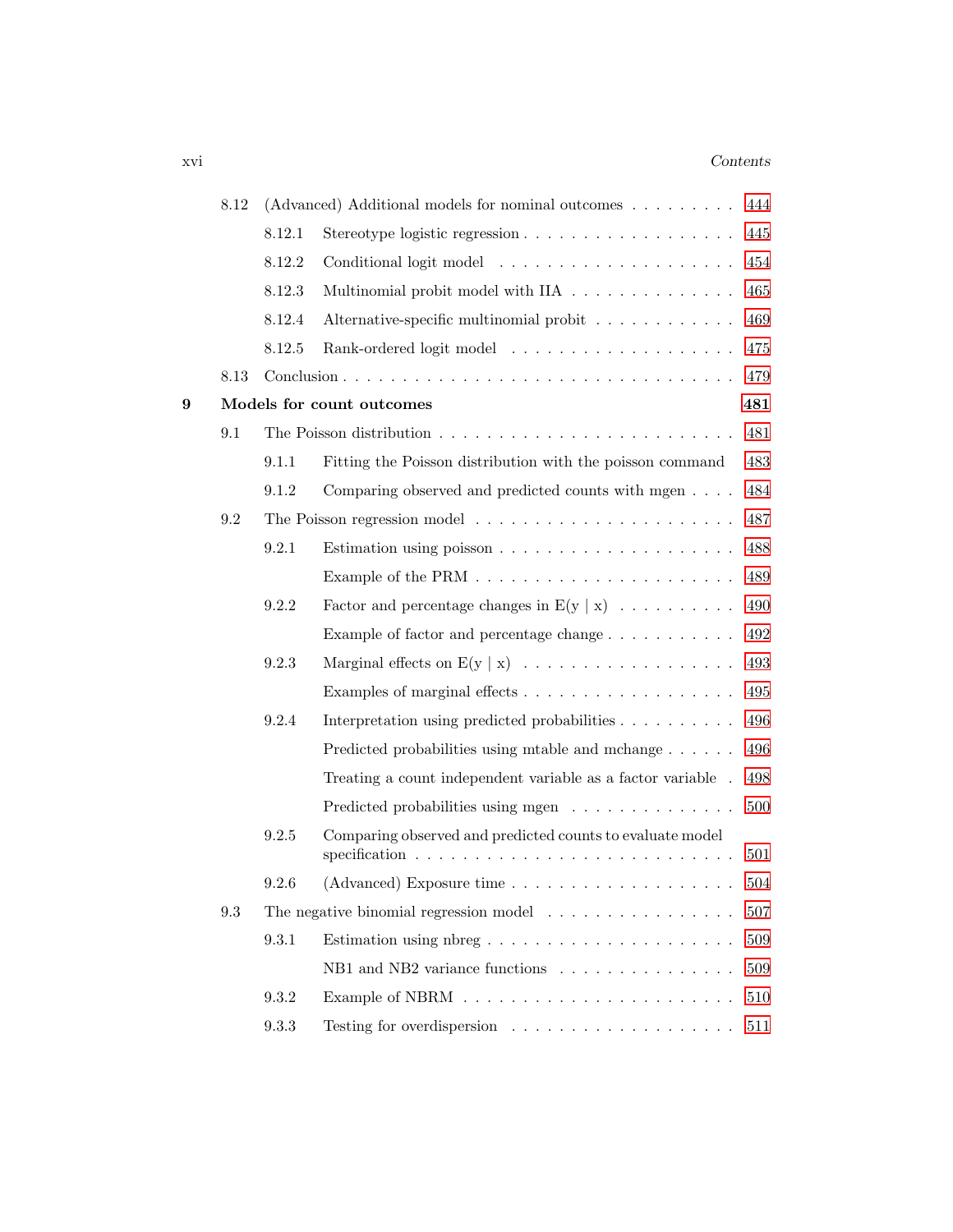|     | 9.3.4<br>Comparing the PRM and NBRM using estimates table<br>511 |                                                                             |         |  |  |  |  |
|-----|------------------------------------------------------------------|-----------------------------------------------------------------------------|---------|--|--|--|--|
|     | 9.3.5                                                            |                                                                             | 512     |  |  |  |  |
|     | 9.3.6                                                            |                                                                             | 514     |  |  |  |  |
|     | 9.3.7                                                            | Interpretation using predicted probabilities                                | 516     |  |  |  |  |
| 9.4 |                                                                  |                                                                             | 518     |  |  |  |  |
|     | 9.4.1                                                            |                                                                             | 521     |  |  |  |  |
|     |                                                                  | Example of zero-truncated model                                             | $521\,$ |  |  |  |  |
|     | 9.4.2                                                            |                                                                             | 523     |  |  |  |  |
|     | 9.4.3                                                            | Predictions in the estimation sample $\ldots \ldots \ldots \ldots$          | 524     |  |  |  |  |
|     | 9.4.4                                                            | Interpretation using predicted rates and probabilities                      | $525\,$ |  |  |  |  |
| 9.5 |                                                                  | (Advanced) The hurdle regression model $\ldots \ldots \ldots \ldots \ldots$ | 527     |  |  |  |  |
|     | 9.5.1                                                            |                                                                             | 528     |  |  |  |  |
|     | 9.5.2                                                            | Predictions in the sample $\ldots \ldots \ldots \ldots \ldots \ldots$       | 531     |  |  |  |  |
|     | 9.5.3                                                            | Predictions at user-specified values                                        | 533     |  |  |  |  |
|     | 9.5.4                                                            | Warning regarding sample specification                                      | 534     |  |  |  |  |
| 9.6 |                                                                  |                                                                             | 535     |  |  |  |  |
|     | 9.6.1                                                            | Estimation using zinb and zip $\ldots \ldots \ldots \ldots \ldots$          | 538     |  |  |  |  |
|     | 9.6.2                                                            | Example of zero-inflated models                                             | 539     |  |  |  |  |
|     | 9.6.3                                                            |                                                                             | 540     |  |  |  |  |
|     | 9.6.4                                                            | Interpretation of predicted probabilities                                   | 541     |  |  |  |  |
|     |                                                                  | Predicted probabilities with mtable                                         | 542     |  |  |  |  |
|     |                                                                  | Plotting predicted probabilities with mgen $\dots \dots \dots$              | 543     |  |  |  |  |
| 9.7 |                                                                  | Comparisons among count models $\dots \dots \dots \dots \dots \dots \dots$  | 544     |  |  |  |  |
|     | 9.7.1                                                            | Comparing mean probabilities                                                | 545     |  |  |  |  |
|     | 9.7.2                                                            | Tests to compare count models $\dots \dots \dots \dots \dots$               | 547     |  |  |  |  |
|     | 9.7.3                                                            | Using count fit to compare count models $\ldots \ldots \ldots$              | 551     |  |  |  |  |
| 9.8 |                                                                  |                                                                             | 558     |  |  |  |  |
|     | References                                                       |                                                                             | 561     |  |  |  |  |
|     | <b>Author</b> index                                              |                                                                             | 569     |  |  |  |  |
|     | Subject index                                                    |                                                                             | 573     |  |  |  |  |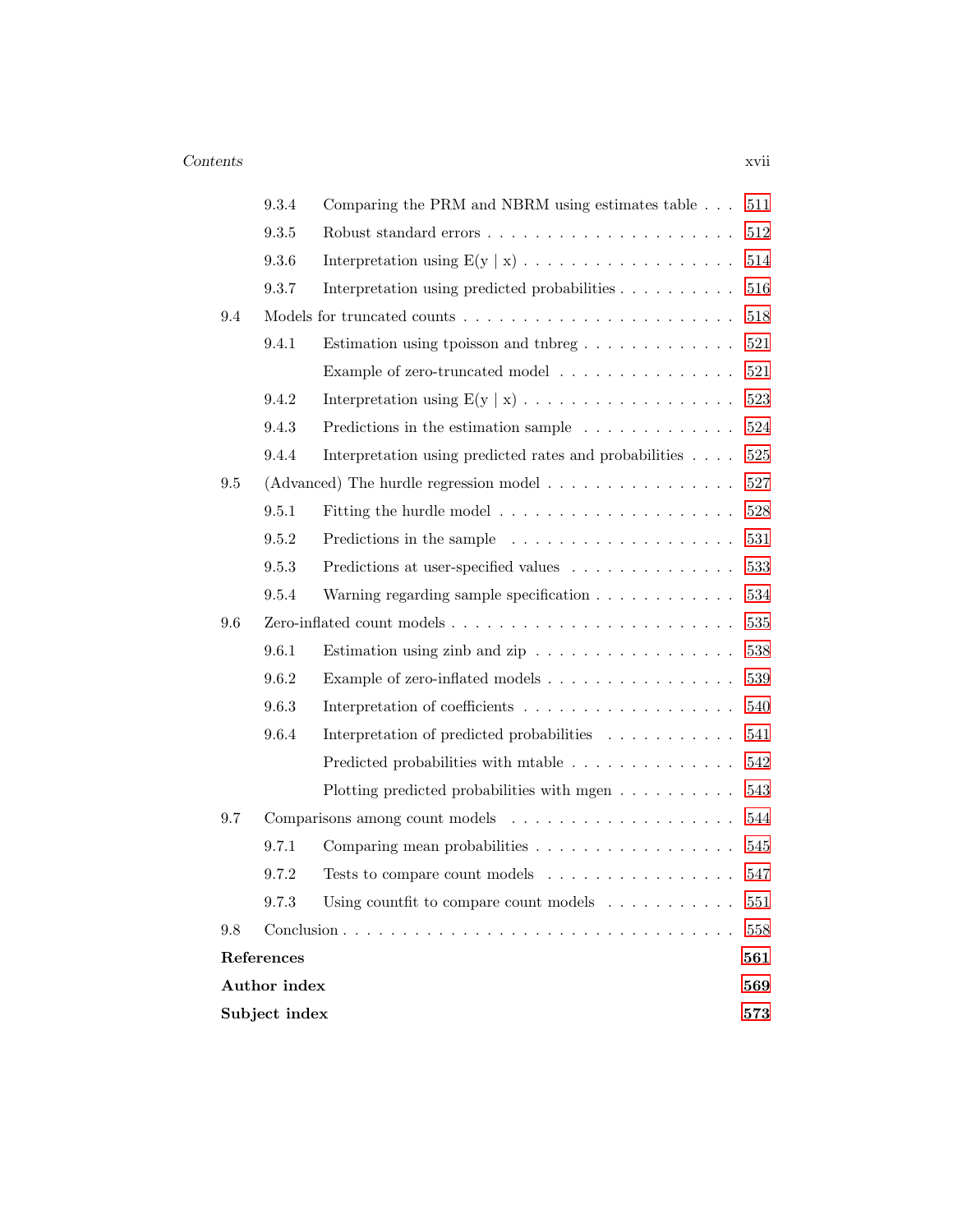(Pages omitted)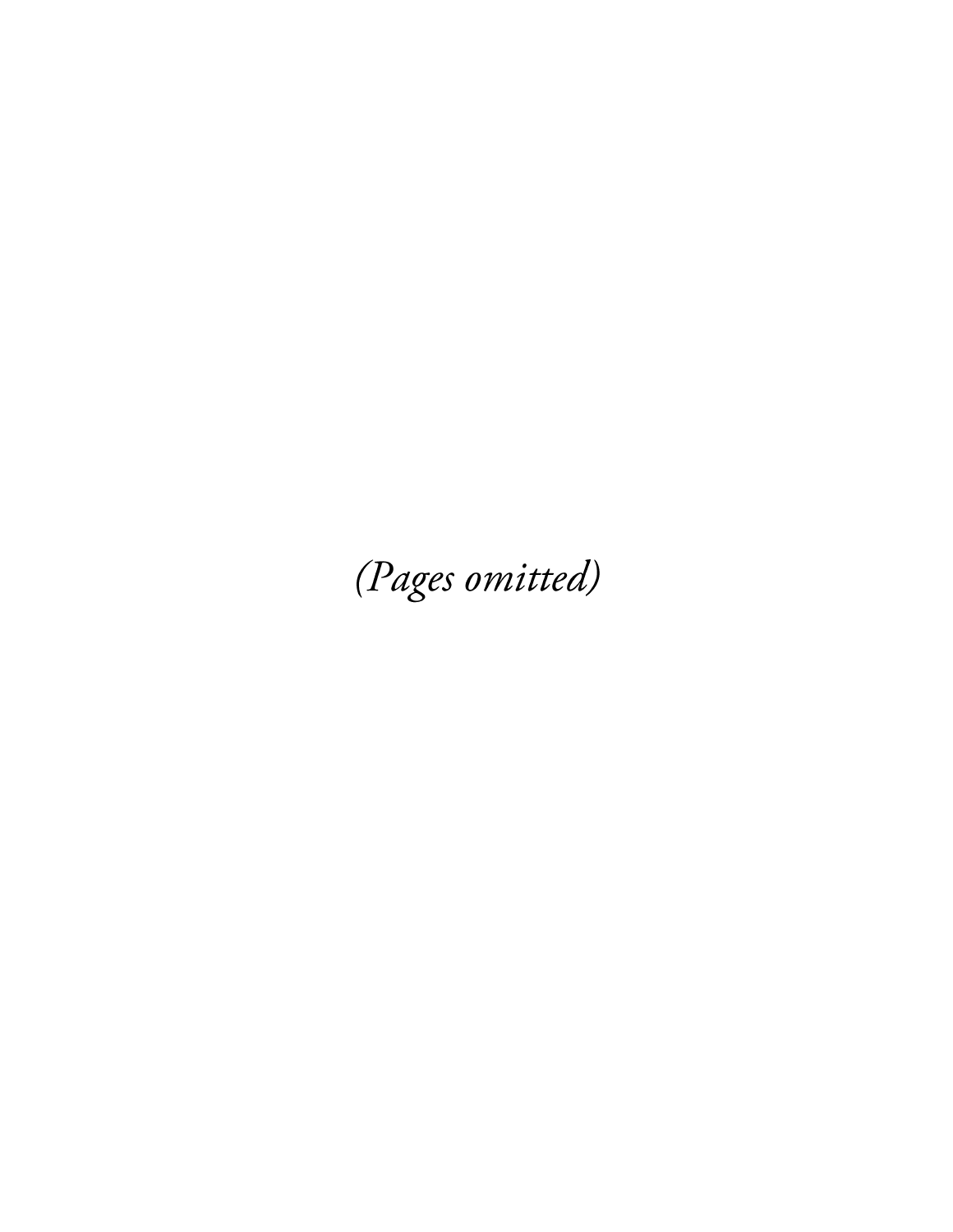# Preface

As with previous editions, our goal in writing this book is to make it routine to carry out the complex calculations necessary to fully interpret regression models for categorical outcomes. Interpreting these models is complex because the models are nonlinear. Software packages that fit these models often do not provide options that make it simple to compute the quantities that are useful for interpretation; when they do provide these options, there is usually little guidance as to how to use them. In this book, we briefly describe the statistical issues involved in interpretation and then show how you can use Stata to make these computations.

While our purpose remains the same, this third edition is an almost complete rewrite of the second edition—almost every line of code in our SPost commands has been rewritten. Advances in computing and the addition of new features to Stata has expanded the possibilities for routinely applying more sophisticated methods of interpretation. As a result, ideas we noted in previous editions as good in principle are now much more straightforward to implement in practice. For example, while you could compute average marginal effects using commands discussed in previous editions, it was difficult and few people did so (ourselves included). Likewise, in previous editions, we relegated methods for dealing with nonlinearities and interactions on the right-hand side of the model to the last chapter, and our impression was that few readers took advantage of these ideas because they were comparatively difficult and error-prone to use.<sup>1</sup>

These limitations changed with the addition of factor variables and the margins command in Stata 11. It took us personally quite a while to fully absorb the potential of these powerful enhancements and decide how best to take advantage of them. Plus, Stata 13 added several features that were essential for what we wanted to do.

This third edition considers the same models as the second edition of the book. We still find these to be the most valuable models for categorical outcomes. And, as in previous editions, our discussion is limited to models for cross-sectional data. While we would like to consider models for panel data and other hierarchical data structures, doing so would at least double the size of an already long book.

<sup>1.</sup> Those who have read previous editions will note that this last chapter has been dropped entirely. In addition to covering linked variables of the right-hand side, that chapter also discussed adapting our commands to other estimation commands; however, this is now obsolete because margins works with most estimation commands. We also dropped the section on working effectively in Stata because Long's (2009) Workflow of Data Analysis Using Stata covers these topics in detail.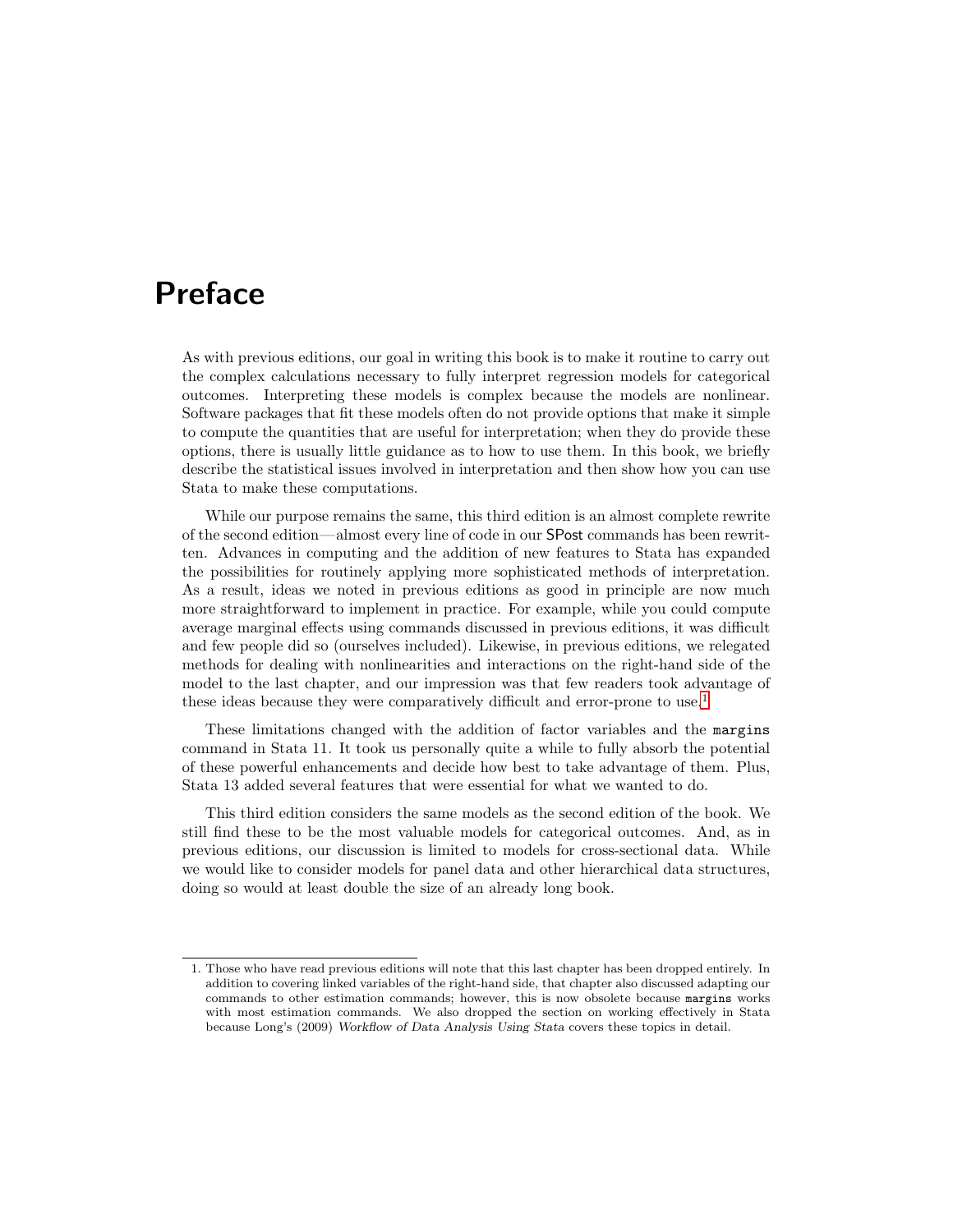We note, however, that many of our SPost commands—such as  $m$  table, mgen, and mchange (hereafter referred to as the m\* commands)—are based on margins and can be used with any model that is supported by margins. This is a substantial change from our earlier prchange, prgen, prtab, and prvalue commands, which only worked with the models discussed in the book. A second major improvement is that our  $m^*$ commands work with weights and survey estimation, because these are supported by margins.

SPost was originally developed using Stata 4 and Stata 5. Since then, our commands have often been enhanced to use new features in Stata. Sometimes these enhancements have led to code that was not as efficient, robust, or elegant as we would have liked. In SPost13, we rewrote much of the code, incorporated better returns, improved output, and removed obscure or obsolete features.

#### How to cite

Our commands are not officially part of Stata. We have written them in an effort to contribute to the community of researchers whose work involves extensive use of the models we cover. If you use our commands or other materials in published work, we ask that you cite our work in the same way that you cite other useful sources. We ask that you simply cite the book rather than providing different citations to different commands:

Long, J. S., and J. Freese. 2014. *Regression Models for Categorical Dependent Variables in Stata*. 3rd ed. College Station, TX: Stata Press.

### **Thanks**

Hundreds of people have contributed to our work since 2001. We cannot possibly mention them all here, but we gratefully acknowledge them for taking the time to give us their ideas. Thousands of students have taken classes using previous editions of the books, and many have given us suggestions to make the book or the commands more effective.

In writing this third edition, several people deserve to be mentioned. Ian Anson and Trent Mize tested commands and provided comments on draft chapters. Tom VanHeuvelen ran labs in two classes that used early versions of the commands, helped students work around bugs, made valuable suggestions on how to improve the commands, provided detailed comments on each chapter, was a sounding board for ideas, and was an exceptional research assistant. Rich Williams gave us many suggestions that improved the book and our commands. He has a (sometimes) valuable gift for finding bugs as well. Scott Long gratefully acknowledges the support provided by the College of Arts and Sciences at Indiana University.

People at StataCorp provided their expertise in many ways. More than this, though, we are grateful for their engagement and support of our project. Jeff Pitblado was enor-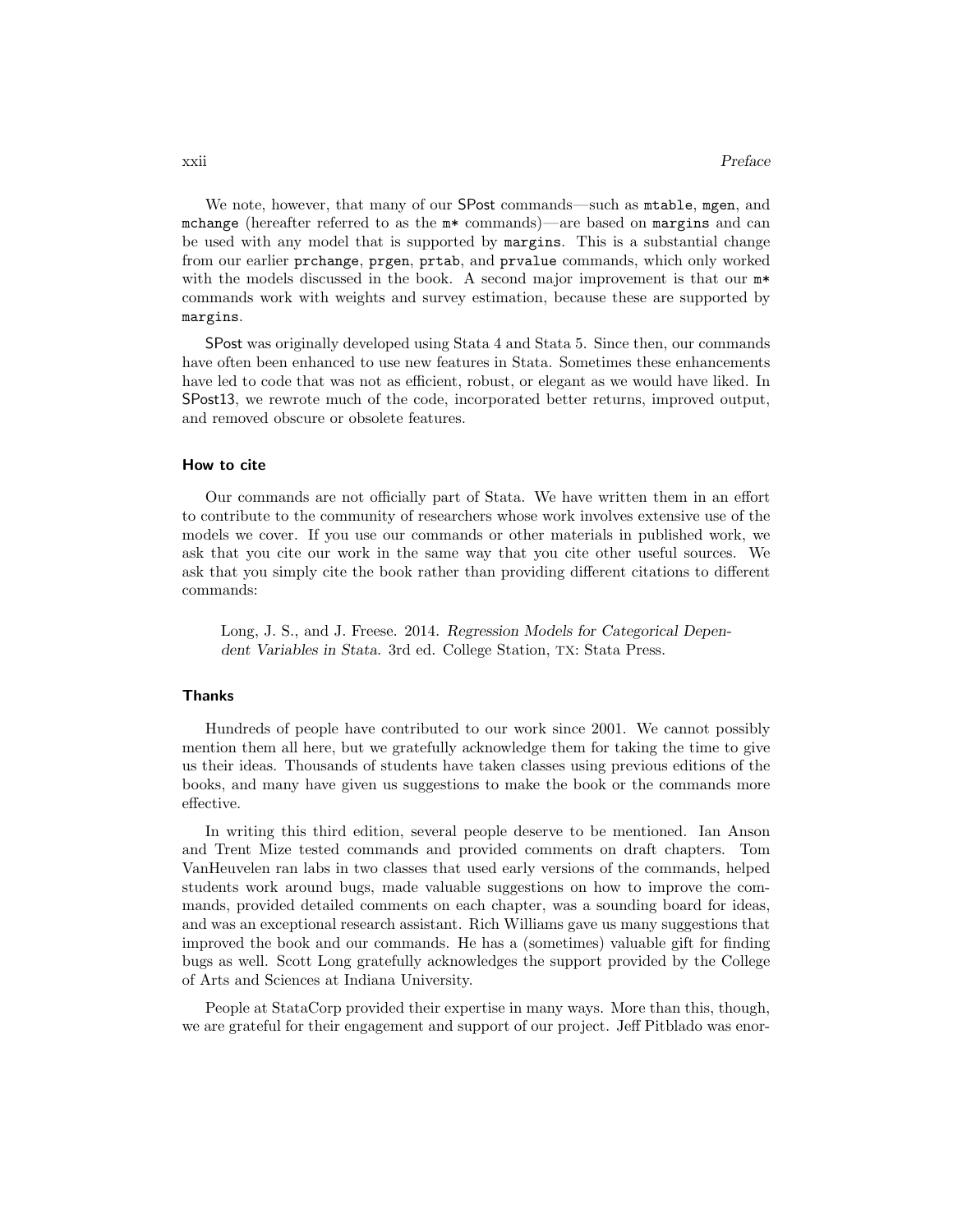#### *Preface* xxiii

mously helpful as we incorporated factor variables and margins into our commands. His advice made our code far more compact and reliable. Vince Wiggins provided valuable advice on our graphing commands and helped us understand margins better. Lisa Gilmore, as always, did a great job moving the book from draft to print. Most importantly, discussions with David Drukker stimulated our thinking about a new edition and, as always, asked challenging questions that made our ideas better.

Illinois and Indiana *Jeremy Freese* August 2014 *Scott Long*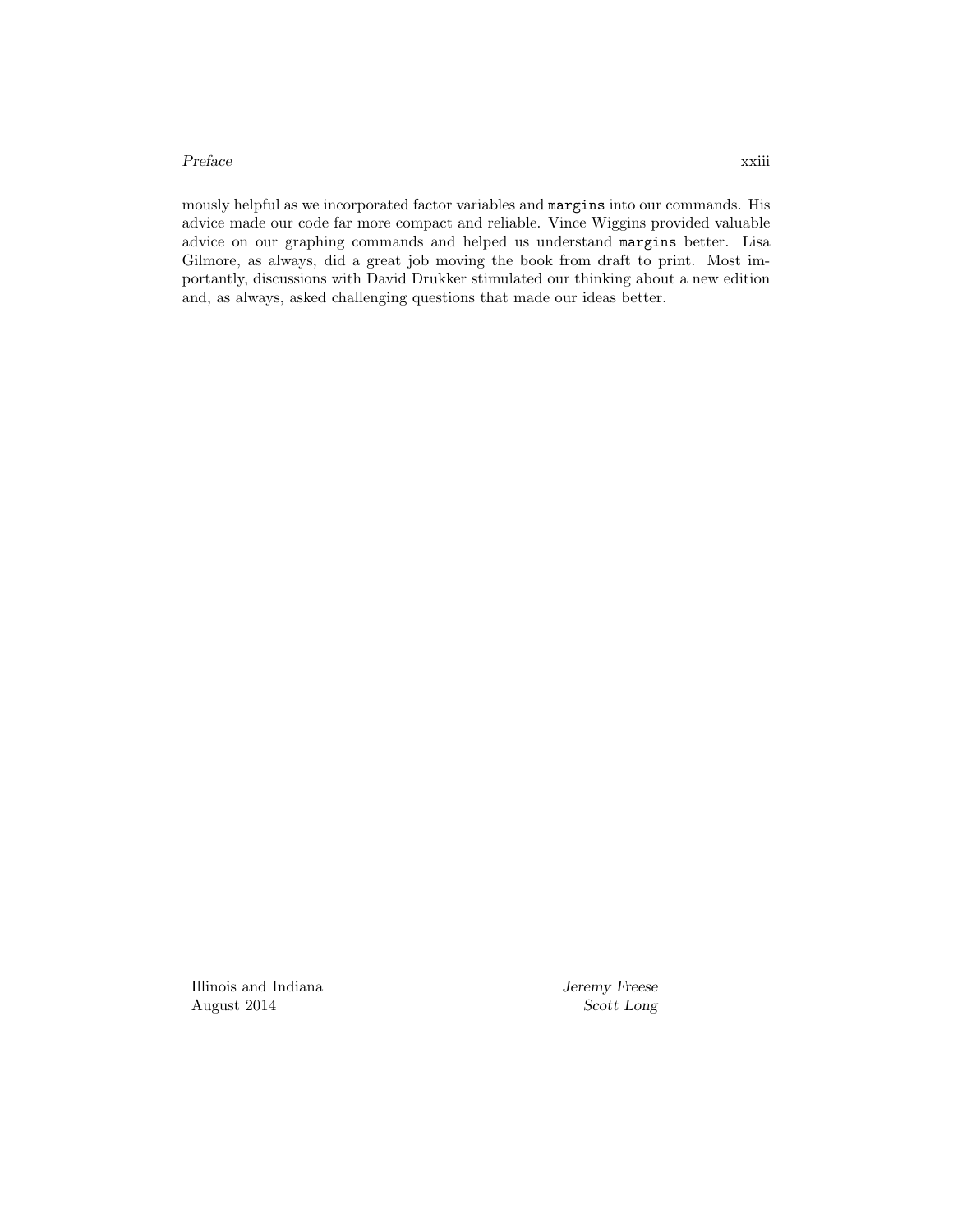(Pages omitted)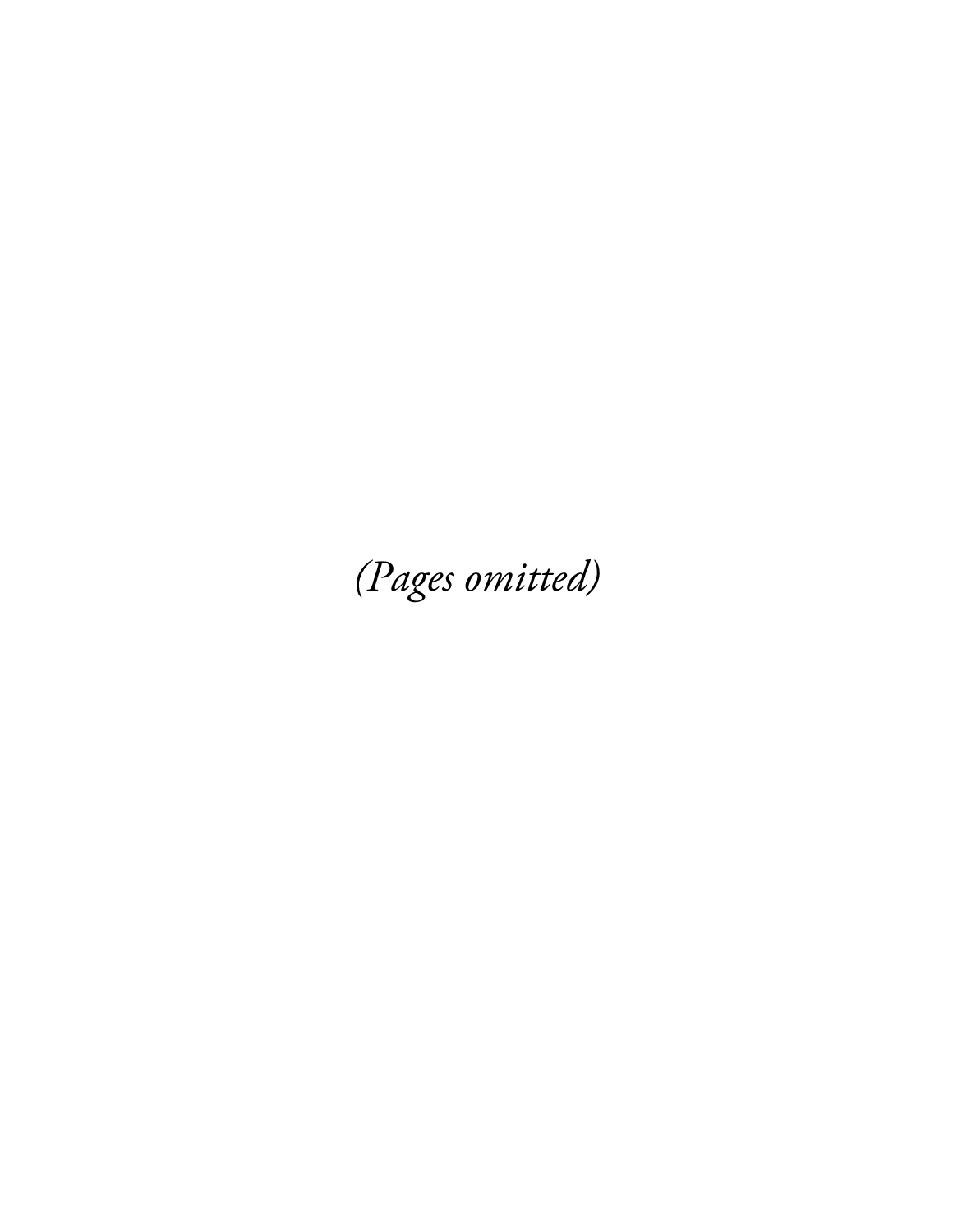*ual* for more information on these types of models. Likewise, we do not consider any models for panel or other multilevel data, even though Stata contains commands for fitting these models. For additional information, see Rabe-Hesketh and Skrondal (2012), Cameron and Trivedi (2010), and the *Stata Longitudinal-Data/Panel-Data Reference Manual*.

# 1.3 Whom is this book for?

We expect that readers of this book will vary considerably in their knowledge of both statistics and Stata. With this in mind, we have tried to structure the book to accommodate the diversity of our audience. Minimally, however, we assume that you have a solid familiarity with the linear regression model and that you are comfortable using the basic features of the operating system of your computer. Although we have provided sufficient information about each model so that you can read each chapter without prior exposure to the models discussed, we strongly recommend that you do not use this book as your sole source of information on the models (see section 1.8 for reading recommendations). Our book will be most useful if you have already studied or are studying the models considered herein in conjunction with reading our book.

Ideally, you are running Stata 13 or later. Most of our examples will, however, run in Stata 11 and 12. If you are using a version of Stata earlier than Stata 11, we suggest that you instead use the second edition of our book (Long and Freese 2006). However, with the powerful new features in Stata 13 and the new methods of interpretation in this third edition, we hope you decide instead to upgrade your software. To make the most out of the book, you will need access to the Internet to download our commands, datasets, and sample programs (see section 1.5 for details). For information about obtaining Stata, see the StataCorp website at http://www.stata.com.

## 1.4 How is the book organized?

Chapters 2–4 introduce materials that are essential for working with the models we present in the later chapters:

- Chapter 2: Introduction to Stata reviews the basic features of Stata that are necessary to get new or inexperienced users up and running with the program. New users should work through the brief tutorial that we provide in section 2.18. This introduction is by no means comprehensive, so we include information on how to learn more about using Stata. Those who are familiar with Stata can skip this chapter, although even these readers might benefit from scanning it.
- Chapter 3: Estimation, testing, and fit reviews Stata commands for fitting models, testing hypotheses, and computing measures of model fit. Those who regularly use Stata for regression modeling might be familiar with much of this material; however, we suggest at least a quick review of the material. Most importantly,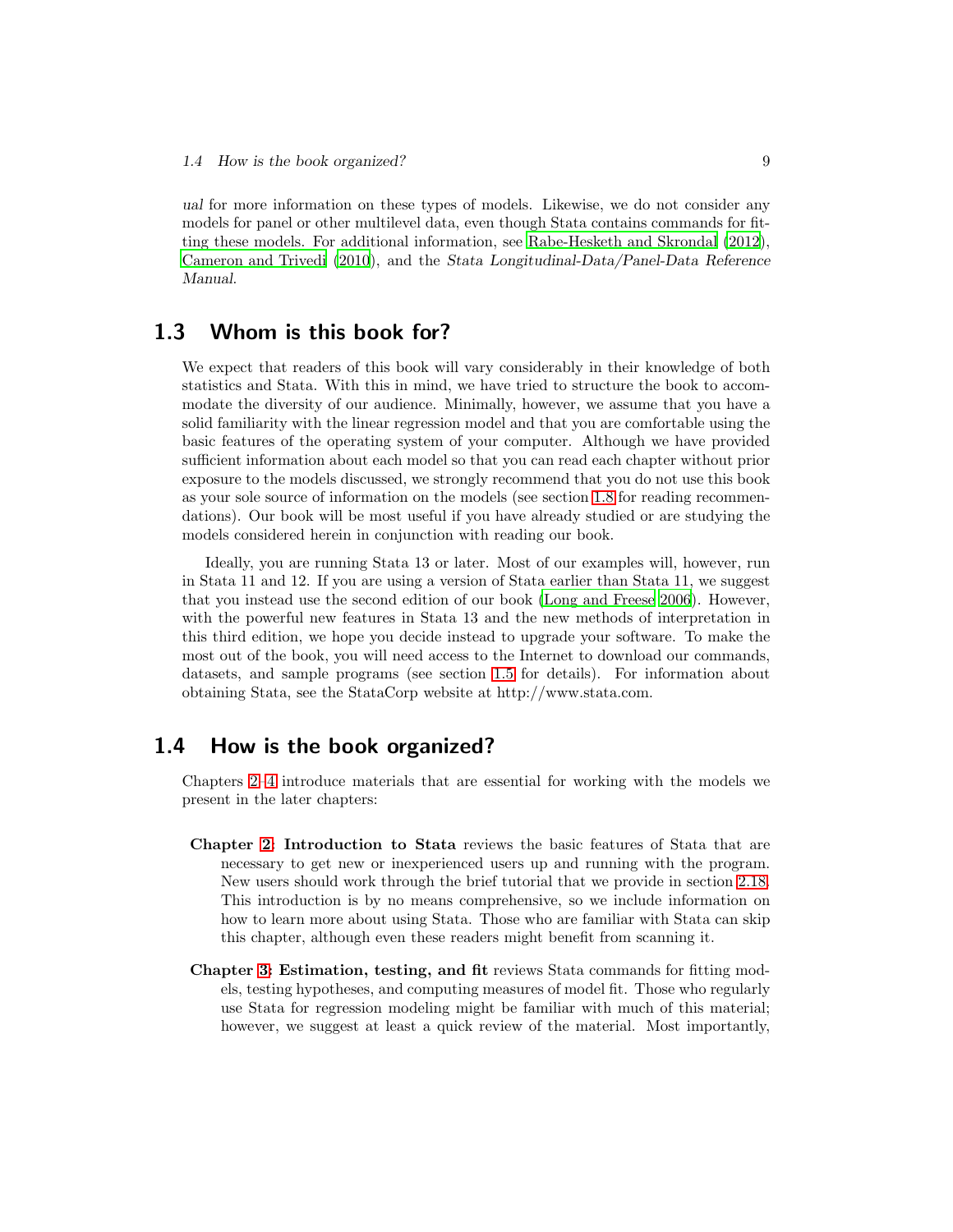you should read our detailed discussion of factor-variable notation, which was introduced in Stata 11. Understanding how to use factor variables is essential for the methods of interpretation presented in the later chapters.

Chapter 4: Methods of interpretation is an overview of various approaches to interpreting regression models. We introduce the margins command that is part of official Stata and the mtable, mgen, and mchange commands that are part of SPost13. This chapter is essential background before proceeding to part II. Study this chapter carefully, even if you are an advanced user. Readers new to Stata are likely to find that this chapter has more detail than initially needed; therefore, throughout the chapter, we suggest which sections you may wish to only skim on first reading.

Part II covers regression models for different types of outcomes.

- Chapters 5 and 6: Models for binary outcomes begin with an overview of how the binary logit and probit models are derived and how they can be fit. After the model has been fit, we show how to test hypotheses, compute residuals and influence statistics, and calculate scalar measures of model fit. Chapter 6 uses postestimation commands that assist in interpretation using predicted probabilities, discrete and marginal change in the predicted probabilities, and for the logit model, odds ratios. Because binary models provide a foundation on which many models for other kinds of outcomes are derived, and because these two chapters provide more detailed explanations of common tasks than later chapters do, we recommend reading these chapters carefully even if you are interested mainly in another type of outcome.
- Chapter 7: Models for ordinal outcomes presents the ordered logit and ordered probit models. We show how these models are fit and how to test hypotheses about coefficients. We also consider tests of a key assumption of both models, known as the parallel regression assumption. For interpreting results, we discuss methods similar to those described in chapter 6, and we also discuss interpretation in terms of a latent dependent variable. Methods of interpretation using predicted probabilities apply directly to models for nominal outcomes, so it is useful to familiarize yourself with these methods before proceeding to chapter 8. This chapter also details the implications of assuming that an ordinal model is appropriate for your outcome and recommends that you use models for nominal outcomes as part of your evaluation of ordinal models.
- Chapter 8: Models for nominal outcomes focuses on the multinomial logit model. We show how to test hypotheses that involve multiple coefficients and discuss tests of a key assumption known as the independence of irrelevant alternatives assumption. Methods of interpretation using predictions are identical to those for ordinal models. Interpretation using odds ratios is a simple extension of the methods introduced in chapter 6, although the multinomial logit model's many parameters make the process of interpretation much more complicated. To deal with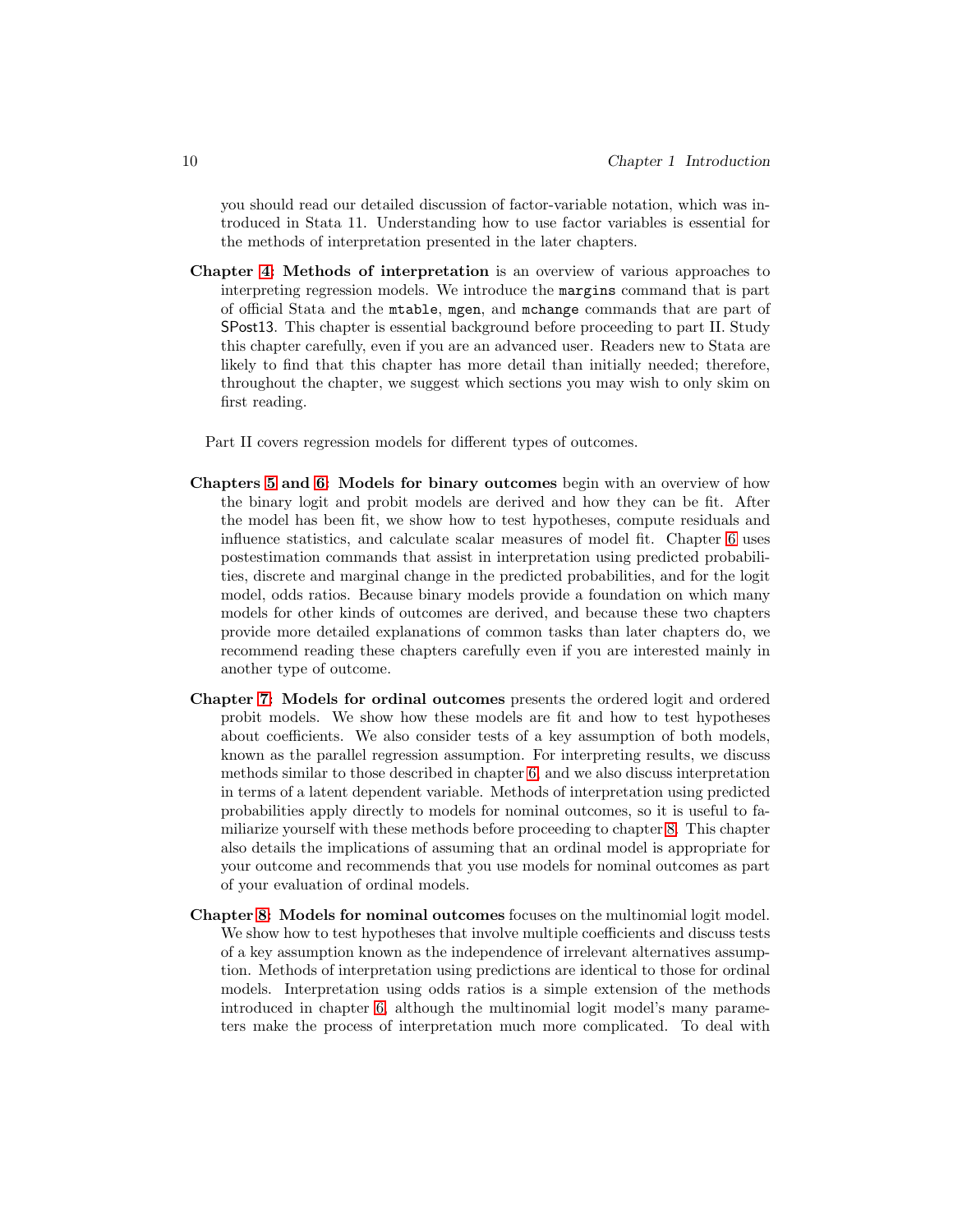#### *1.5 The SPost software* 11

this complexity, we present a graphical method for summarizing the parameters. The multinomial probit model without correlated errors is discussed briefly, and then the multinomial logit model is used to explain the stereotype logit model. This model, which is often used with ordinal outcomes, also has applications with nominal outcomes. These models assume case-specific independent variables (each independent variable has one value for each observation). We end the chapter with a short review of models that also include alternative-specific data, in which some variables vary over the alternatives for each individual, such as an individual's similarity to each candidate in an election. We consider the conditional logit model and the alternative-specific multinomial probit model, the latter of which allows correlations between alternative-specific error terms. Lastly, we present the rankordered logistic regression model, which can be used when you have information about the ranking of outcomes as opposed to information about only the selected or most preferred outcome.

Chapter 9: Models for count outcomes begins with the Poisson and negative binomial regression models, including a test to determine which model is appropriate for your data. We also show how to incorporate differences in exposure time into parameter estimation. Next, we consider interpretation for changes in the predicted rate and changes in the predicted probability of observing a given count. The rest of the chapter deals with models that address problems associated with having too many zeros relative to what the model predicts or having no zeros at all. We start with zero-truncated models for which zeros are missing from the outcome variable, perhaps because of the way the data were collected. We then merge a binary model and a zero-truncated model to create the hurdle model. We also consider fitting and interpreting zero-inflated count models, which are designed to account for the many zero counts often found in count outcomes.

# 1.5 The SPost software

From our point of view, one of the best things about Stata is how easy it is to add your own commands. If Stata does not have a command you need or some command does not work the way you like, you can program a new command yourself, and it will work as if it were part of official Stata. We have created a suite of programs, referred to collectively as SPost13 (Stata postestimation commands for version 13), for the postestimation interpretation of regression models. These commands must be installed before you can try the examples in later chapters.

If you have used SPost before, read this! For this book, we completely rewrote our earlier SPost commands, which we will refer to as SPost9. If you have the spost9 ado package installed on your computer, you should uninstall it (details below) before you install the spost13 ado package.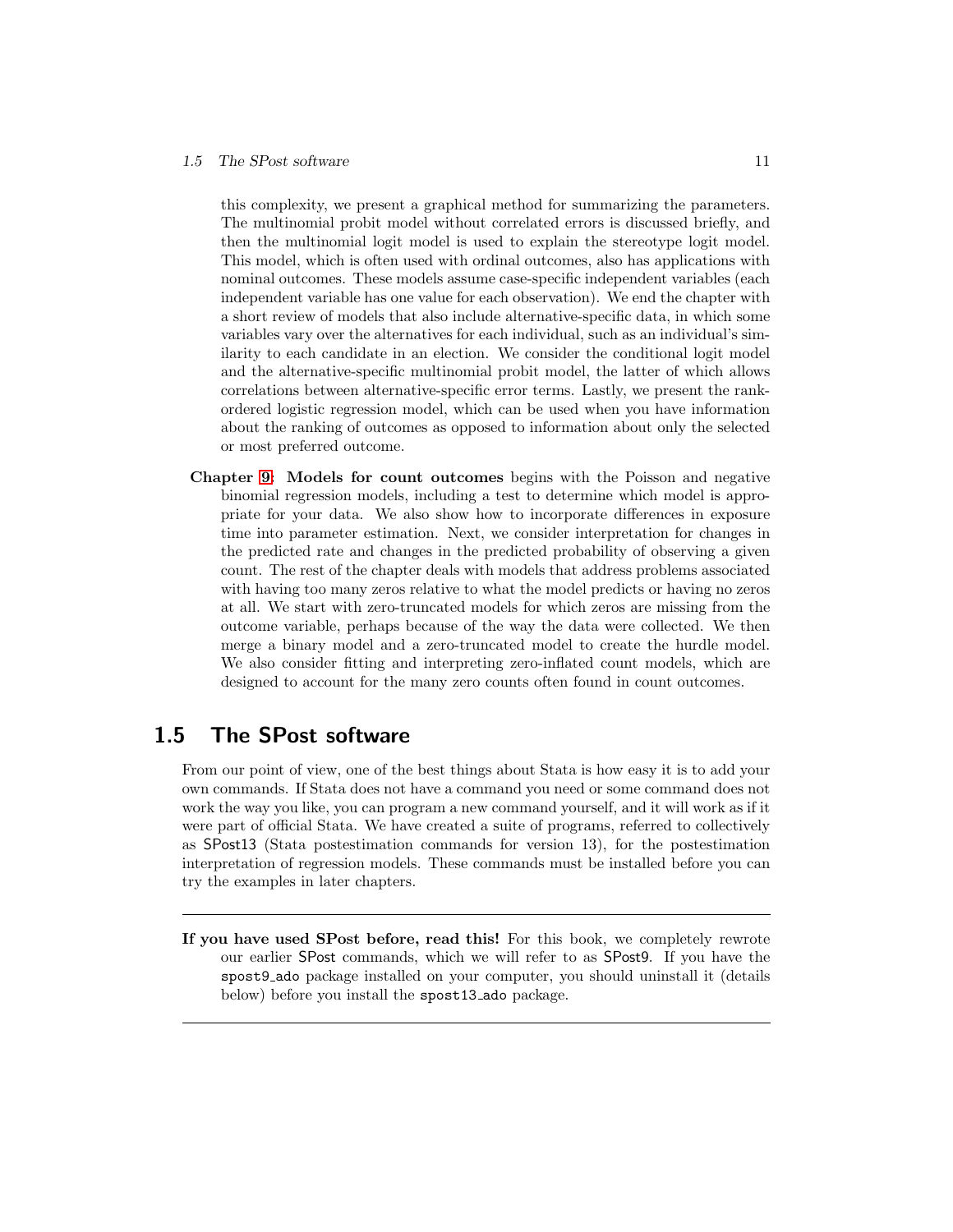(Pages omitted)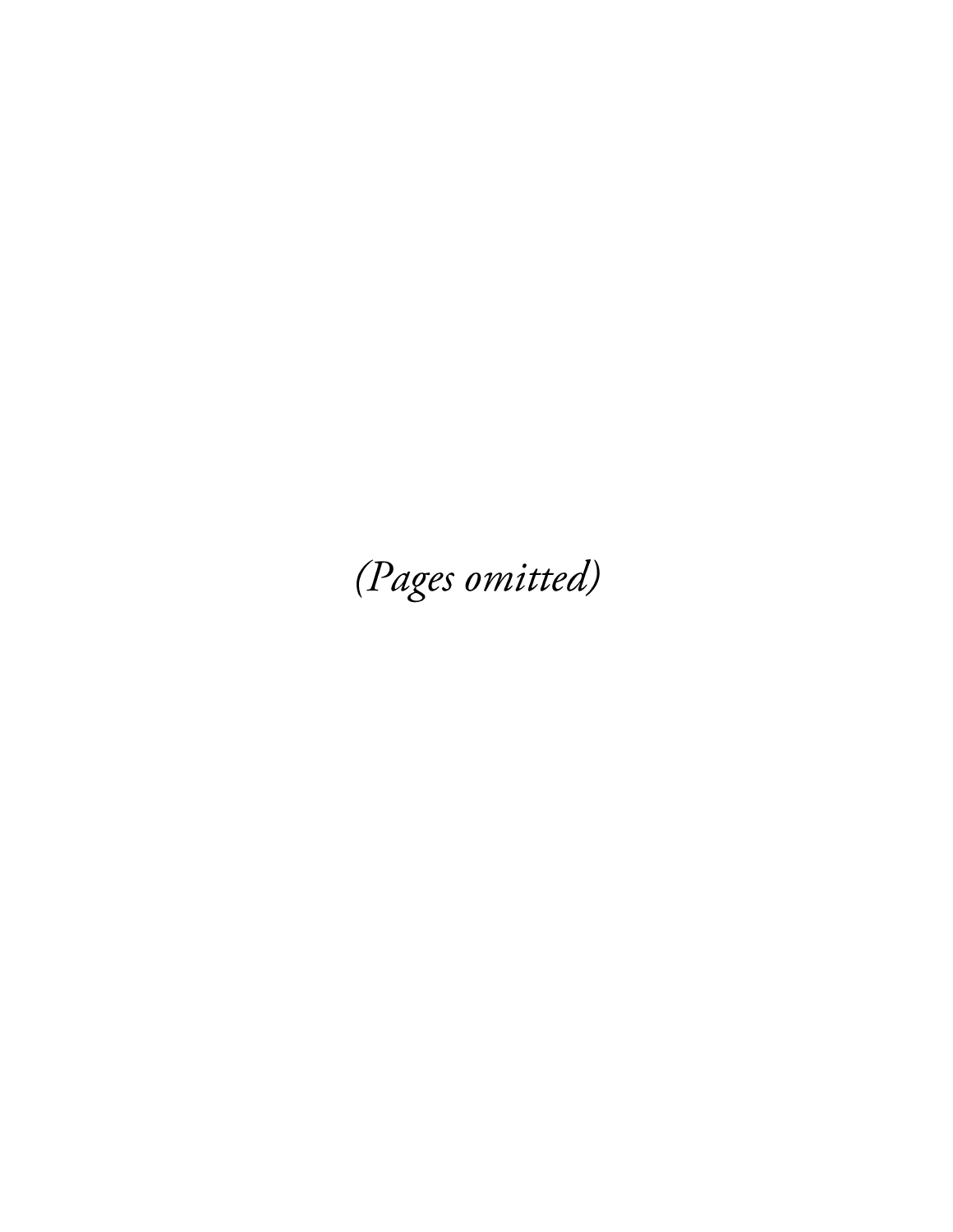# 9 Models for count outcomes

Count variables record how many times something has happened. Examples include the number of patients, hospitalizations, daily homicides, theater visits, international conflicts, beverages consumed, industrial injuries, soccer goals scored, new companies, and arrests by police. Although the linear regression model has often been applied to count outcomes, these estimates can be inconsistent or inefficient. In some cases, the linear regression model can provide reasonable results; however, it is much safer to use models specifically designed for count outcomes.

In this chapter, we consider seven regression models for count outcomes, all based on the Poisson distribution. We begin with the Poisson regression model (PRM), which is the foundation for other count models. We then consider the negative binomial regression model (NBRM), which adds unobserved, continuous heterogeneity to the PRM and often provides a much better fit to the data. To deal with outcomes where observations with zero counts are missing, we consider the zero-truncated Poisson and zero-truncated negative binomial models. By combining a zero-truncated model with a binary model, we develop the hurdle regression model, which models zero and nonzero counts in separate equations. Finally, we consider the zero-inflated Poisson and the zero-inflated negative binomial models, which assume that there are two sources of zero counts.

As with earlier chapters, we review the statistical models, consider issues of testing and fit, and then discuss methods of interpretation. These discussions are intended as a review for those who are familiar with the models. See Long (1997) for a more technical introduction to count models and Cameron and Trivedi (2013) for a definitive review. You can obtain sample do-files and datasets as explained in chapter 2.

# 9.1 The Poisson distribution

Because the univariate Poisson distribution is fundamental to understanding regression models for counts, we start by exploring this distribution. Let  $\mu$  be the rate of occurrence or the expected number of times an event will occur during a given period of time. Let y be a random variable indicating the actual number of times an event did occur. Sometimes the event will occur fewer times than expected, even not at all, and other times it will occur more often.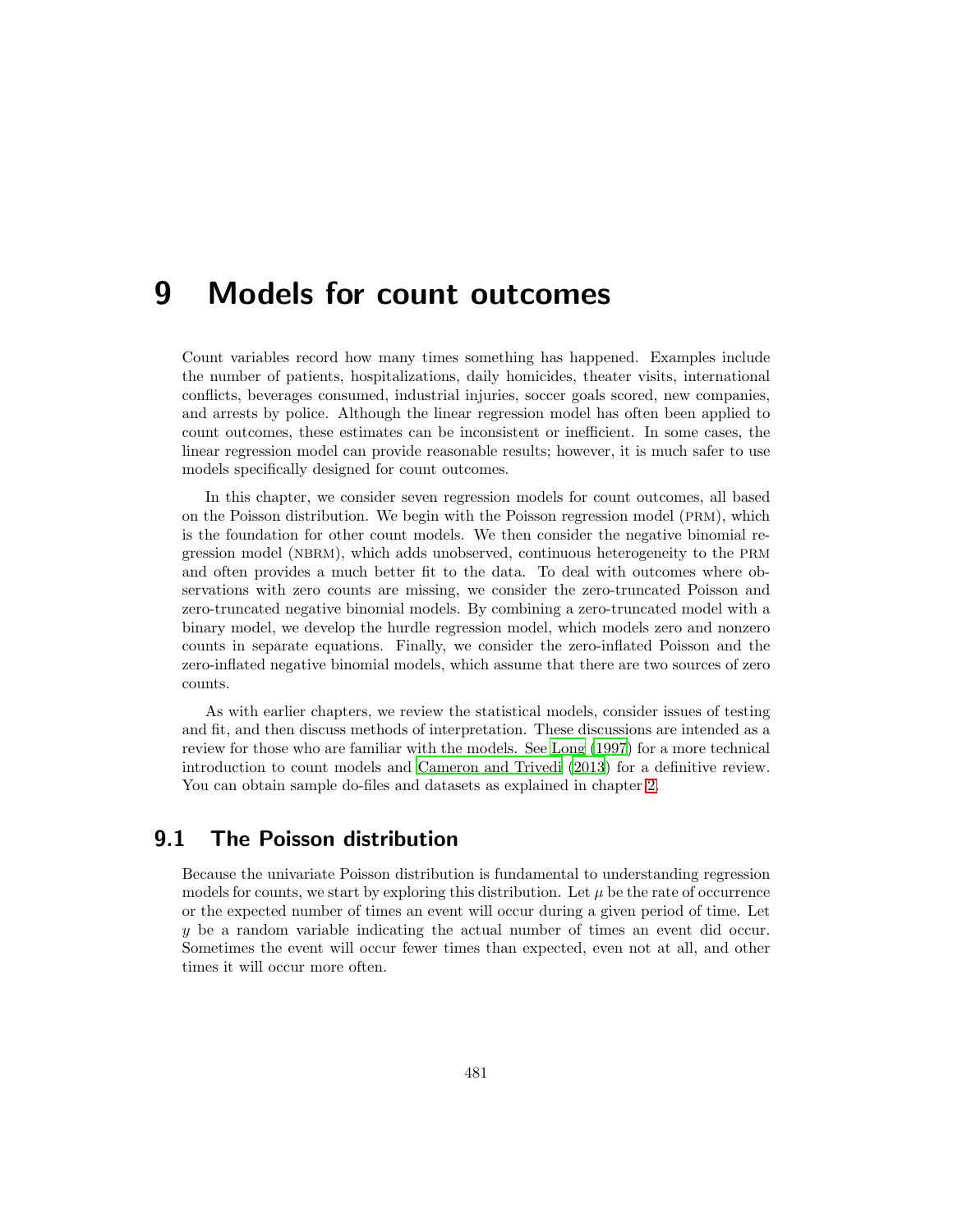The relationship between the expected count  $\mu$  and the probability of observing a given count  $y$  is specified by the Poisson distribution

$$
Pr(y | \mu) = \frac{e^{-\mu} \mu^y}{y!} \quad \text{for } y = 0, 1, 2, ...
$$

where  $\mu > 0$  is the sole parameter defining the distribution. y! is the factorial operator; for example,  $4! = 4 \times 3 \times 2 \times 1$ . The easiest way to get a sense of the Poisson distribution is to compare plots of predicted probabilities for different values of the rate  $\mu$ , as shown in figure 9.1.



Figure 9.1. The Poisson probability density function (PDF) for different rates

The figure illustrates four characteristics of the Poisson distribution that are important for understanding regression models for counts:

- 1. As the mean of the distribution  $\mu$  increases, the mass of the distribution shifts to the right.
- 2. The mean  $\mu$  is also the variance. Thus  $Var(y) = \mu$ , which is known as equidispersion. In real data, count variables often have a variance greater than the mean, which is called overdispersion. It is possible for counts to be underdispersed, but this is rarer.
- 3. As  $\mu$  increases, the probability of a zero count decreases rapidly. For many count variables, there are more observed 0s than predicted by the Poisson distribution.
- 4. As  $\mu$  increases, the Poisson distribution approximates a normal distribution. This is shown by the distribution for  $\mu = 10.5$ .

These ideas are used as we develop regression models for count outcomes in the rest of the chapter.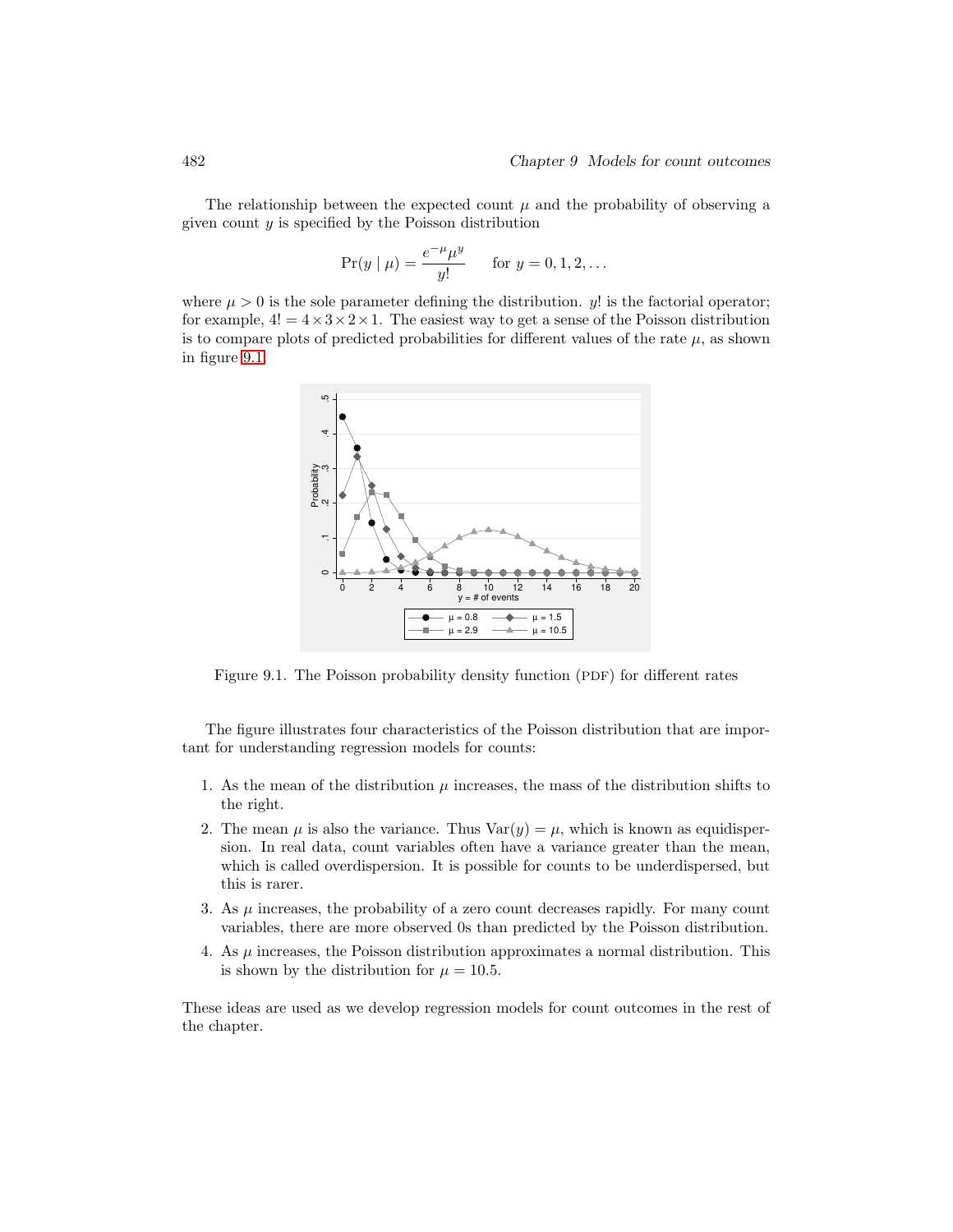Aside: Plotting the Poisson PDF. The commands below were used to create figure 9.1. The first generate creates variable k, which contains the values 0 to 20 that are the counts for which we want to compute probabilities. This is done by subtracting 1 from  $\pi$ , where  $\pi$  is how Stata refers to the row number of an observation. The probability of outcome  $k$  from a Poisson distribution with mean mu is computed with the function poisson  $(mu, k)$  for each of four values of  $mu<sup>1</sup>$ 

```
clear all
set obs 21
gen k = n - 1label var k "y = # of events"
gen psn1 = poissonp(0.8, k)label var psn1 "&mu = 0.8"
gen psn2 = poissonp(1.5, k)label var psn2 "&mu = 1.5"
gen psn3 = poissonp(2.9, k)label var psn3 "&mu = 2.9"
gen psn4 = poissonp(10.5, k)label var psn4 "&mu = 10.5"
graph twoway connected psn1 psn2 psn3 psn4 k, ///
   ytitle("Probability") ylabel(0(.1).5) xlabel(0(2)20)
   lwidth(thin thin thin thin) msymbol(O D S T)
```
## 9.1.1 Fitting the Poisson distribution with the poisson command

To illustrate count models, we use data from Long (1990) on the number of articles written by biochemists in the 3 years prior to receiving their doctorate. The variables considered are

| . use couart4, clear<br>(couart4.dta   Long data on Ph.D. biochemists   2013-11-13) |     |            |             |   |  |                                             |
|-------------------------------------------------------------------------------------|-----|------------|-------------|---|--|---------------------------------------------|
| . codebook art female married kid5 mentor phd, compact                              |     |            |             |   |  |                                             |
| Variable                                                                            |     | Obs Unique |             |   |  | Mean Min Max Label                          |
| art                                                                                 | 915 |            | 15 1.692896 | 0 |  | 19 Articles in last 3 yrs of PhD            |
| female 915                                                                          |     |            | 2.4601093   |   |  | 0 1 Gender: 1=female 0=male                 |
| married                                                                             | 915 |            | 2.6622951   |   |  | 0 1 Married: 1=yes 0=no                     |
| kid5                                                                                | 915 | 4          | .495082     |   |  | $0 \t 3 # of kids < 6$                      |
| mentor                                                                              |     |            |             |   |  | 915 49 8.767213 0 77 Mentor's # of articles |
| phd                                                                                 | 915 |            |             |   |  | 83 3.103109 .755 4.62 PhD prestige          |

1. We use the Stata Markup and Control Language code  $kmu$  to add the Greek letter  $\mu$  to the labels.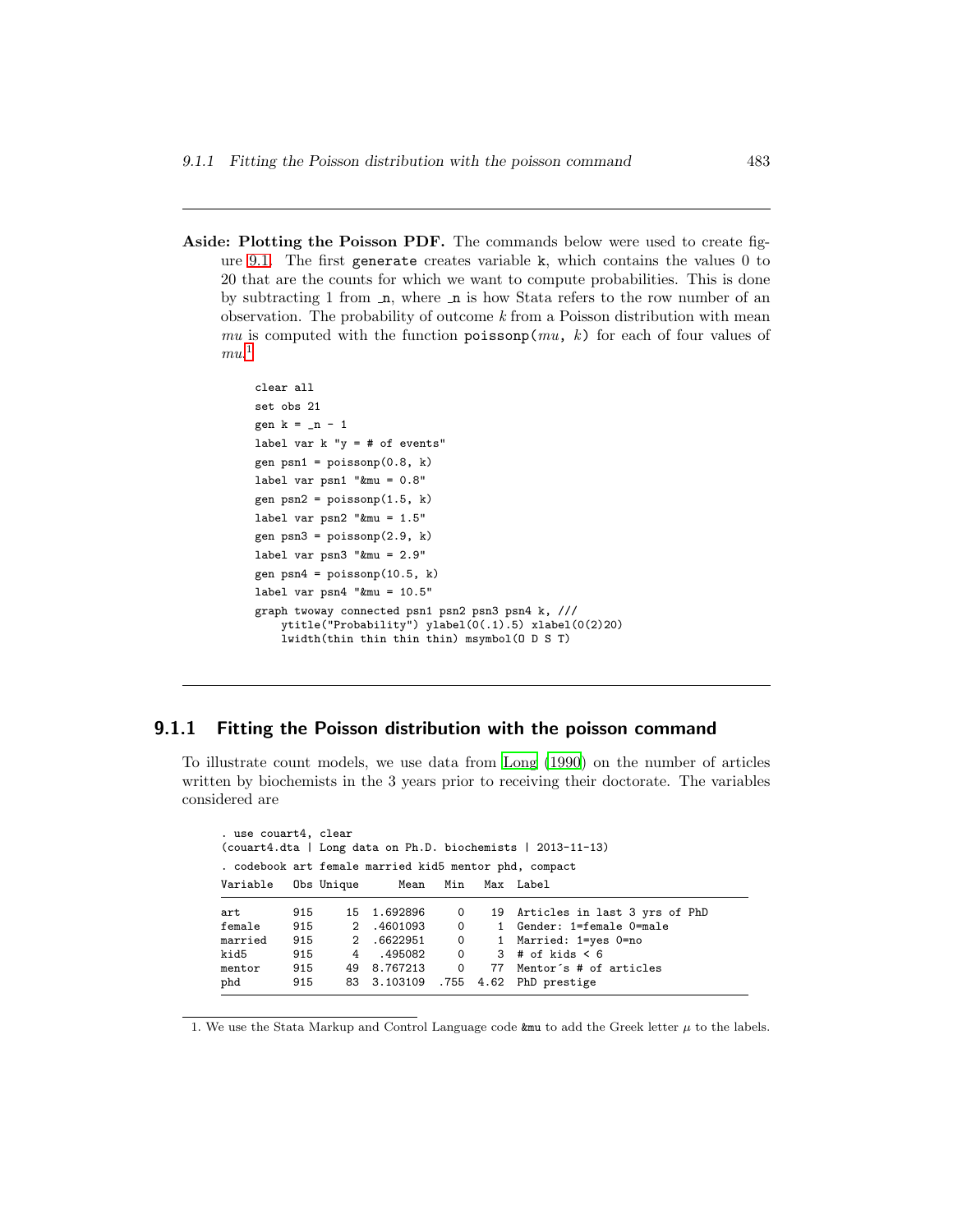The count outcome is the number of articles a scientist has published, with a distribution that is highly skewed with 30% of the cases being 0:

| . tabulate art, missing   |              |         |        |
|---------------------------|--------------|---------|--------|
| Articles in<br>last 3 yrs |              |         |        |
| of PhD                    | Freq.        | Percent | Cum.   |
| 0                         | 275          | 30.05   | 30.05  |
| 1                         | 246          | 26.89   | 56.94  |
| $\overline{2}$            | 178          | 19.45   | 76.39  |
| 3                         | 84           | 9.18    | 85.57  |
| 4                         | 67           | 7.32    | 92.90  |
| 5                         | 27           | 2.95    | 95.85  |
| 6                         | 17           | 1.86    | 97.70  |
| 7                         | 12           | 1.31    | 99.02  |
| 8                         | 1            | 0.11    | 99.13  |
| 9                         | 2            | 0.22    | 99.34  |
| 10                        | $\mathbf{1}$ | 0.11    | 99.45  |
| 11                        | $\mathbf{1}$ | 0.11    | 99.56  |
| 12                        | 2            | 0.22    | 99.78  |
| 16                        | $\mathbf{1}$ | 0.11    | 99.89  |
| 19                        | $\mathbf{1}$ | 0.11    | 100.00 |
| Total                     | 915          | 100.00  |        |

Often, the first step in analyzing a count variable is to compare the mean with the variance to determine whether there is overdispersion. By default, summarize does not report the variance, so we use the detail option:

| Percentiles | Smallest          |             |                               |
|-------------|-------------------|-------------|-------------------------------|
| 0           | 0                 |             |                               |
| 0           | 0                 |             |                               |
| $\Omega$    | 0                 | Obs         | 915                           |
| 0           | 0                 | Sum of Wgt. | 915                           |
| 1           |                   | Mean        | 1.692896                      |
|             | Largest           | Std. Dev.   | 1.926069                      |
| 2           | 12                |             |                               |
| 4           | 12                | Variance    | 3.709742                      |
| 5           | 16                | Skewness    | 2.51892                       |
|             | 19                | Kurtosis    | 15.66293                      |
|             | . sum art, detail |             | Articles in last 3 yrs of PhD |

The variance is more than twice as large as the mean, providing clear evidence of overdispersion.

## 9.1.2 Comparing observed and predicted counts with mgen

We can visually inspect the overdispersion in art by comparing the observed probabilities with those predicted from the Poisson distribution. Later, we will use the same method as a first assessment of the specification of count regression models (sec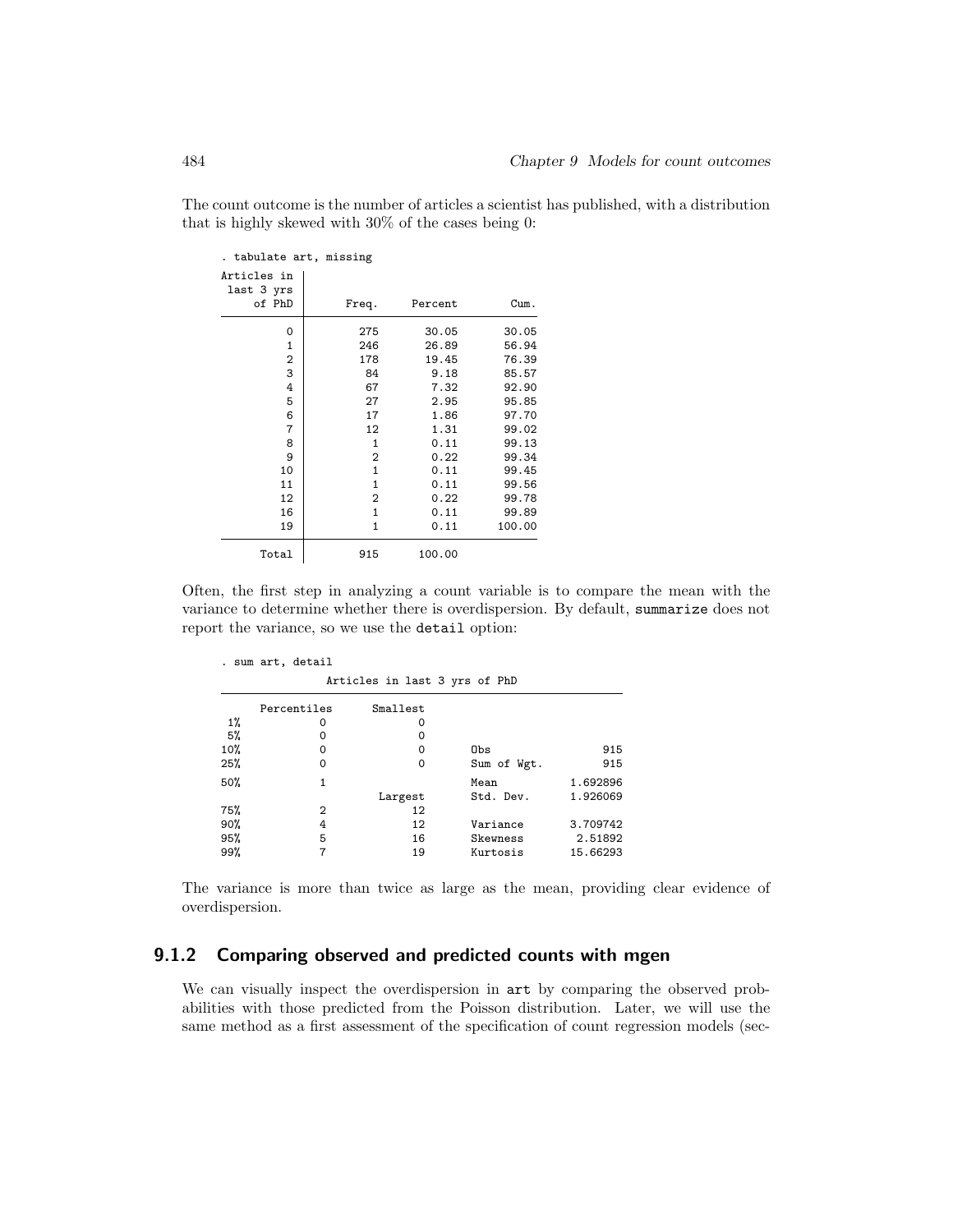tion 9.2.5). We begin by using the poisson command to fit a model with a constant but no independent variables. When there are no independent variables, poisson fits a univariate Poisson distribution, where  $\exp(\beta_0)$  equals the mean  $\mu$ . Using art as the outcome,

| . poisson art, nolog          |          |           |                        |           |               |     |                      |
|-------------------------------|----------|-----------|------------------------|-----------|---------------|-----|----------------------|
| Poisson regression            |          |           |                        |           | Number of obs | $=$ | 915                  |
|                               |          |           | $LR$ chi $2(0)$<br>$=$ |           | 0.00          |     |                      |
|                               |          |           |                        |           | Prob > chi2   | $=$ | $\cdot$              |
| Log likelihood = $-1742.5735$ |          |           |                        | Pseudo R2 |               | $=$ | 0.0000               |
| art                           | Coef.    | Std. Err. | $\mathbf{z}$           | P >  z    |               |     | [95% Conf. Interval] |
| cons                          | .5264408 | .0254082  | 20.72                  | 0.000     | .4766416      |     | .57624               |

Because  $\beta_0 = 0.526$ , the estimated rate is  $\hat{\mu} = \exp (0.526) = 1.693$ , which matches the mean of art obtained with summarize earlier.

In earlier chapters, we used mgen to compute predictions as an independent variable changed, holding other variables constant. Although this can be done with count models, as illustrated below, the mgen option meanpred creates variables with observed and average predicted probabilities, where the rows correspond to values of the outcome.<sup>2</sup> The syntax for mgen used in this way is

## mgen, meanpred stub(stub) pr( $min/max$ ) [options]

where option  $pr(min/max)$  specifies that we want to create variables with predictions for each of the counts from min to max. The new variables are

| Variable name  | Content                                                    |
|----------------|------------------------------------------------------------|
| $stub$ val     | Value $k$ of the dependent variable $y$ ranging from $min$ |
|                | to max. The first row contains min; the second row         |
|                | $min+1$ ; etc.                                             |
| $_{stub$ obeq  | Observed proportion or probability that $y = k$ . These    |
|                | values correspond to the percentages from tabulate.        |
| $stub$ oble    | Observed cumulative probability that $y \leq k$ .          |
| $_{stub}$ preq | Average predicted probability $Pr(y = k)$ .                |
| $_{stable}$    | Average predicted probability $Pr(y \le k)$ .              |
| $_{study$ obpr | Difference between observed and predicted probabilities.   |

In a regression model with no independent variables, the predicted probability of  $y = k$  is the same for all observations. Accordingly, mgen is simply computing Pr  $(y = k)$ from a Poisson distribution with a mean equal to the mean of the outcome. In our example,

<sup>2.</sup> SPost9 uses the prcounts command to do this.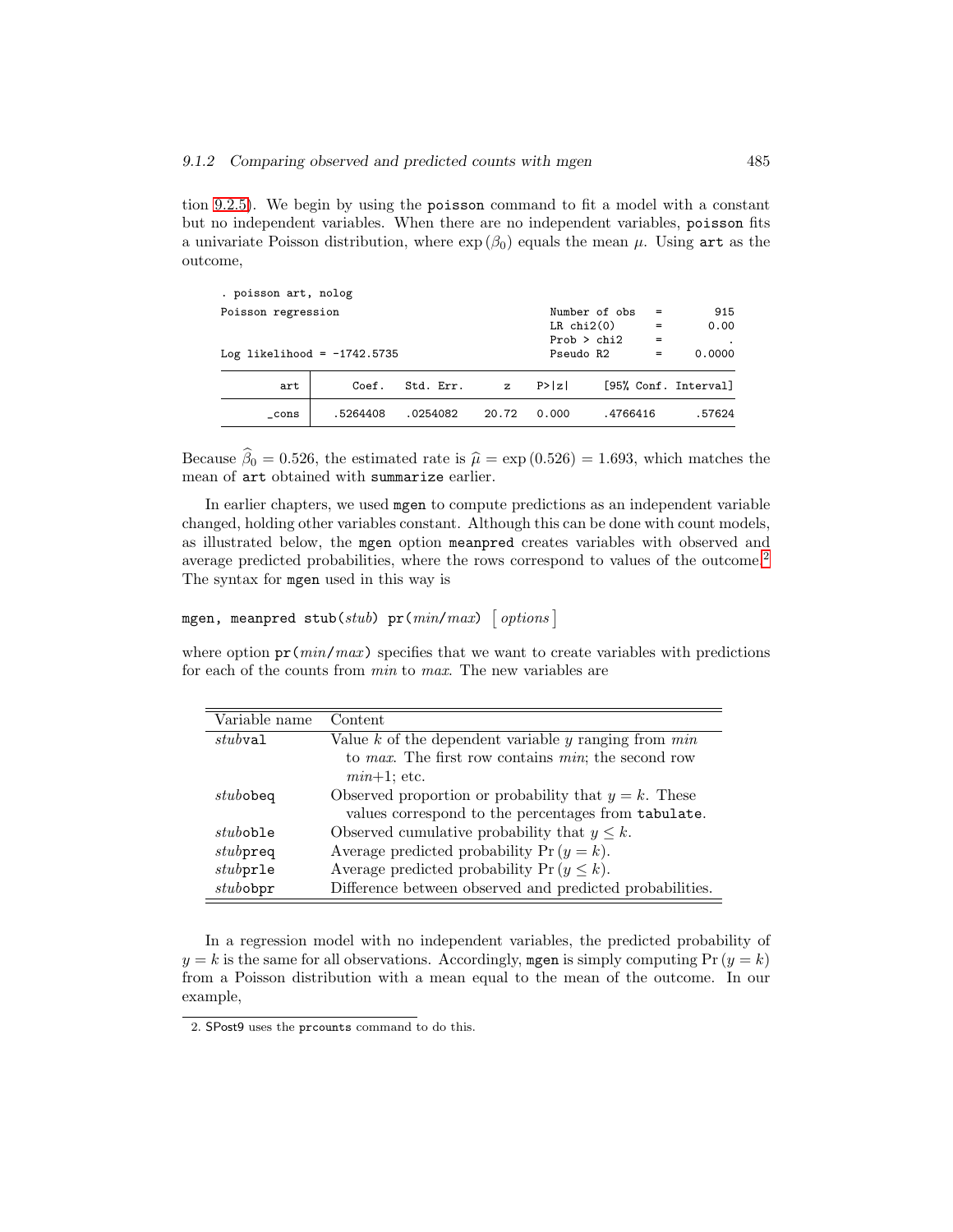| . poisson art, nolog                 |    |            |             |             |          |                          |  |  |  |
|--------------------------------------|----|------------|-------------|-------------|----------|--------------------------|--|--|--|
| ( <i>output omitted</i> )            |    |            |             |             |          |                          |  |  |  |
| . mgen, $pr(0/9)$ meanpred stub(psn) |    |            |             |             |          |                          |  |  |  |
| Predictions from:                    |    |            |             |             |          |                          |  |  |  |
| Variable                             |    | Obs Unique | Mean        | Min         | Max      | Label                    |  |  |  |
| psnval                               | 10 | 10         | 4.5         | $\Omega$    | 9        | Articles in last 3 yrs   |  |  |  |
| psnobeq                              | 10 | 10         | .0993443    | .0010929    | .3005464 | Observed proportion      |  |  |  |
| psnoble                              | 10 | 10         | .8328962    | .3005464    | .9934427 | Observed cum. proportion |  |  |  |
| psnpreq                              | 10 | 10         | .0999988    | .0000579    | .311469  | Avg predicted $Pr(y=#)$  |  |  |  |
| psnprle                              | 10 | 10         | .8307106    | .1839859    | .9999884 | Avg predicted cum. $Pr($ |  |  |  |
| psnob_pr                             | 10 | 10         | $-.0006546$ | $-.0691068$ | .1165605 | Observed - $Avg Pr(y=#)$ |  |  |  |
|                                      |    |            |             |             |          |                          |  |  |  |

mgen created six variables with 10 observations that correspond to the counts 0–9. In the list below, psnval contains the count values, psnobeq contains observed proportions or probabilities, and psnpreq has predicted probabilities from a Poisson distribution with mean 1.69:

|     | psnval | psnobeg  | psnpreq  |
|-----|--------|----------|----------|
| 1.  | Ω      | .3005464 | .1839859 |
| 2.  | 1      | .2688525 | .311469  |
| 3.  | 2      | .1945355 | .2636424 |
| 4.  | 3      | .0918033 | .148773  |
| 5.  | 4      | .073224  | .0629643 |
| 6.  | 5      | .0295082 | .0213184 |
| 7.  | 6      | .0185792 | .006015  |
| 8.  | 7      | .0131148 | .0014547 |
| 9.  | 8      | .0010929 | .0003078 |
| 10. | 9      | .0021858 | .0000579 |
|     |        |          |          |

|  |  |  |  | . list psnval psnobeq psnpreq in 1/10 |  |  |
|--|--|--|--|---------------------------------------|--|--|
|--|--|--|--|---------------------------------------|--|--|

The values of psnobeq match those from tabulate art above, except that tabulate shows percentages while mgen generates probabilities, which equal the percentages divided by 100. The first row shows that the observed probability of no publications is 0.301, while the predicted probability from the Poisson distribution is only 0.184.

Using these variables, we can create a graph that compares the observed probabilities with the predicted probabilities from the Poisson distribution:

```
. label var psnobeq "Observed"
. label var psnpreq "Poisson prediction"
. label var psnval "# of Articles"
. graph twoway connected psnobeq psnpreq psnval,<br>> \frac{1}{2} vtitle("Probability") vlabel(0(.1).4. gmax
       > ytitle("Probability") ylabel(0(.1).4, gmax) xlabel(0/9) msym(O Th)
```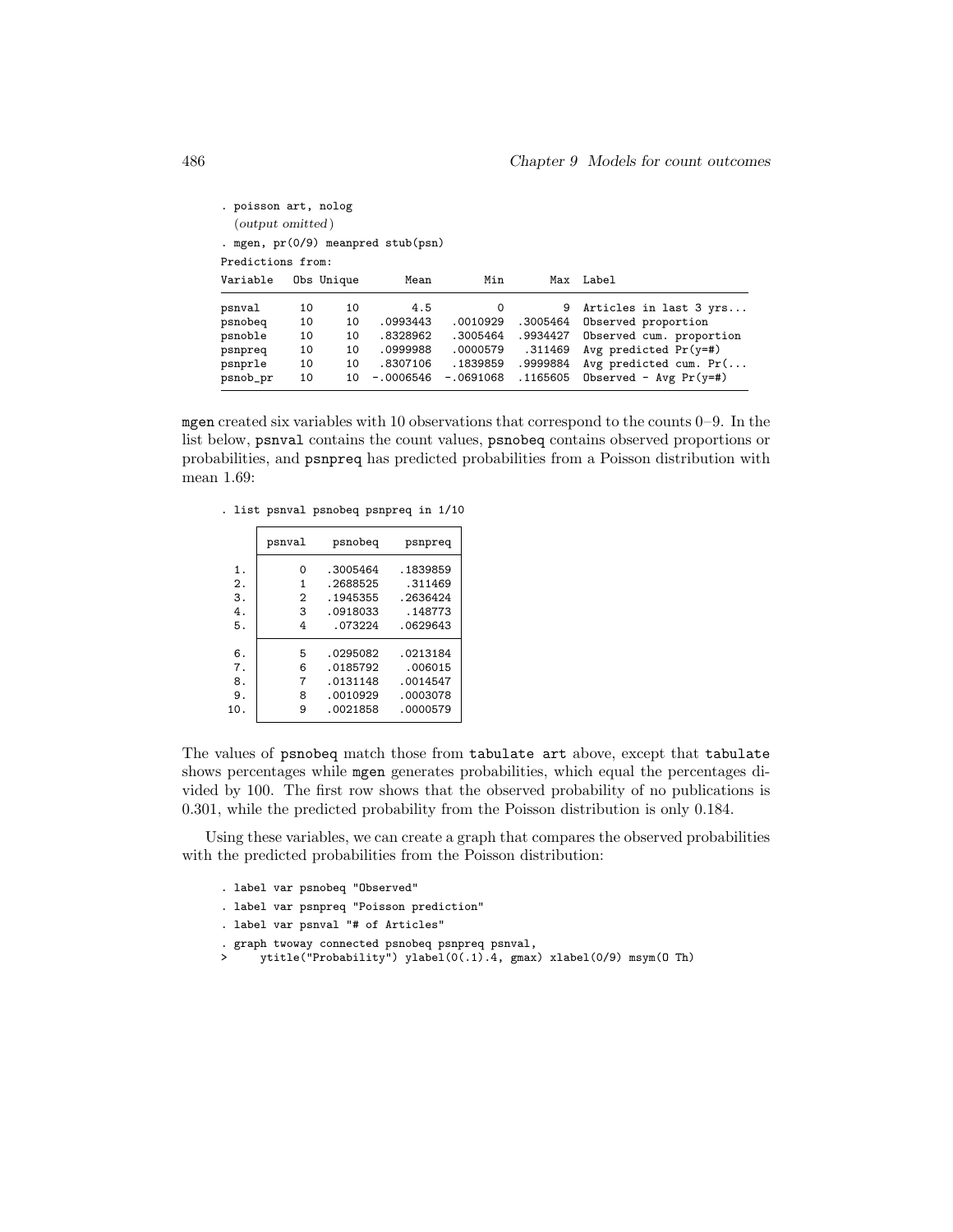

The graph clearly shows that the fitted Poisson distribution underpredicts 0s; overpredicts counts 1, 2, and 3; and has smaller underpredictions of larger counts. This pattern of overprediction and underprediction is characteristic of count models that do not adequately account for heterogeneity among observations in their rate  $\mu$ . Because the univariate Poisson distribution assumes that all scientists have exactly the same rate of productivity, which is clearly unrealistic, our next step is to allow heterogeneity in  $\mu$  based on observed characteristics of the scientists.

# 9.2 The Poisson regression model

The PRM extends the Poisson distribution by allowing each observation  $i$  to have a different rate  $\mu_i$ . More formally, the PRM assumes that the observed count for observation *i* is drawn from a Poisson distribution with mean  $\mu_i$ , where  $\mu_i$  is estimated from the independent variables in the model. This is sometimes referred to as incorporating observed heterogeneity and leads to the structural equation

$$
\mu_i = E(y_i \mid \mathbf{x}_i) = \exp(\mathbf{x}_i \boldsymbol{\beta})
$$

Taking the exponential of  $\mathbf{x}_i \boldsymbol{\beta}$  forces  $\mu_i$  to be positive, which is necessary because counts can be only 0 or positive.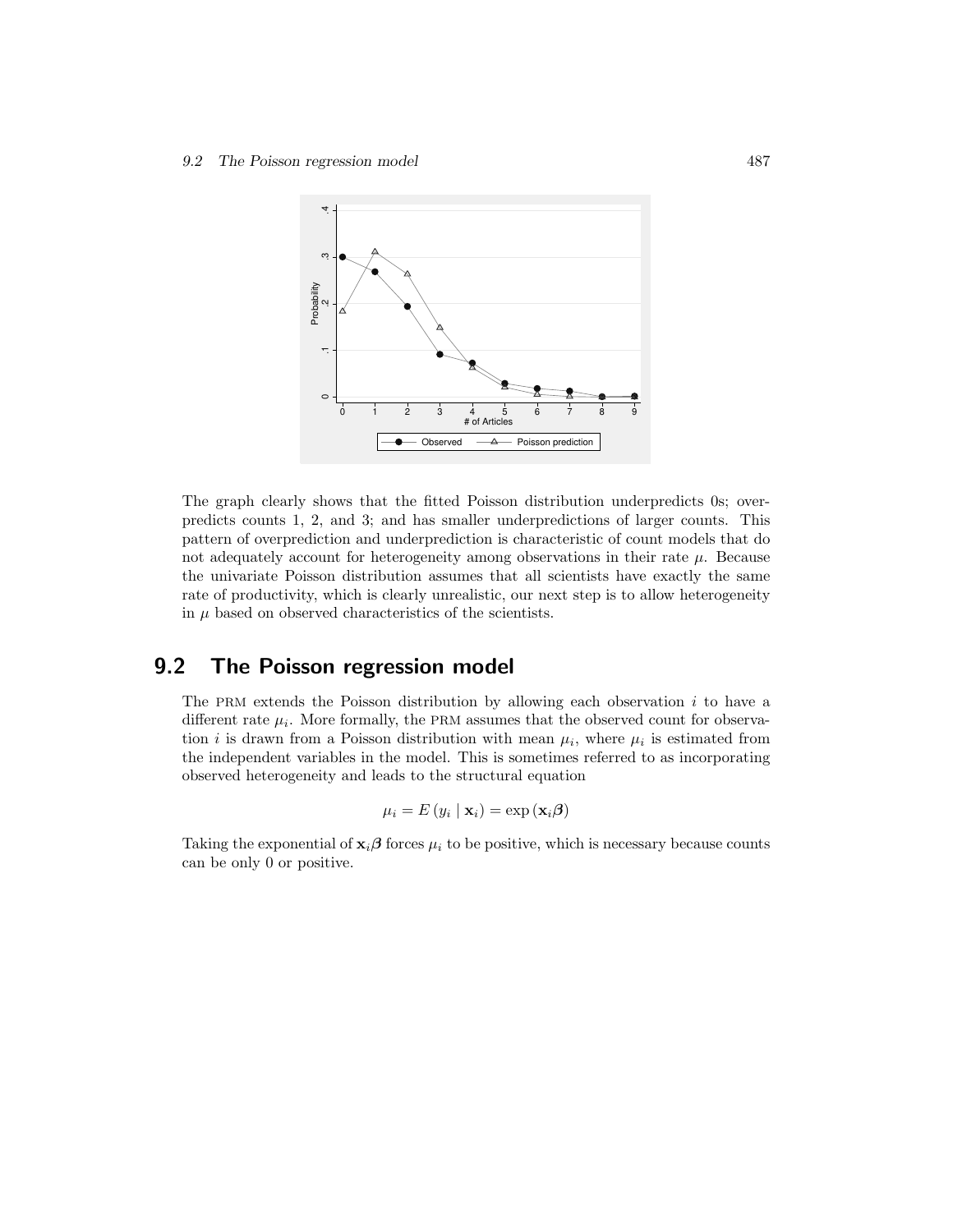To see how this works, consider the PRM with one independent variable:



The mean  $\mu = \exp(\alpha + \beta x)$  is shown by the solid, curved line that increases as x increases. For each value of  $\mu$ , the Poisson distribution around the mean is shown by the dots, which should be thought of as coming out of the page to represent the probability of each count. Interpretation of the model involves assessing how changes in the independent variables affect the conditional mean and the probabilities of each count. Details on interpretation are given after we consider estimation.

## 9.2.1 Estimation using poisson

The PRM is fit with the command

```
\texttt{poisson} \textit{depvar} \left \lceil \textit{inq} \right \rceil \left \lceil \textit{in} \right \rceil \left \lceil \textit{weight} \right \rceil \left \lceil \textit{, noconstant} \right \rceil\texttt{exposure}(varname) vce(vcetype) \texttt{irr} ]
```
In our experience, poisson converges quickly and difficulties are rare.

### Variable lists

depvar is the dependent variable. poisson does not require this to be an integer; however, if you have noninteger values, you obtain the following warning:

note: you are responsible for interpretation of noncount dep. variable.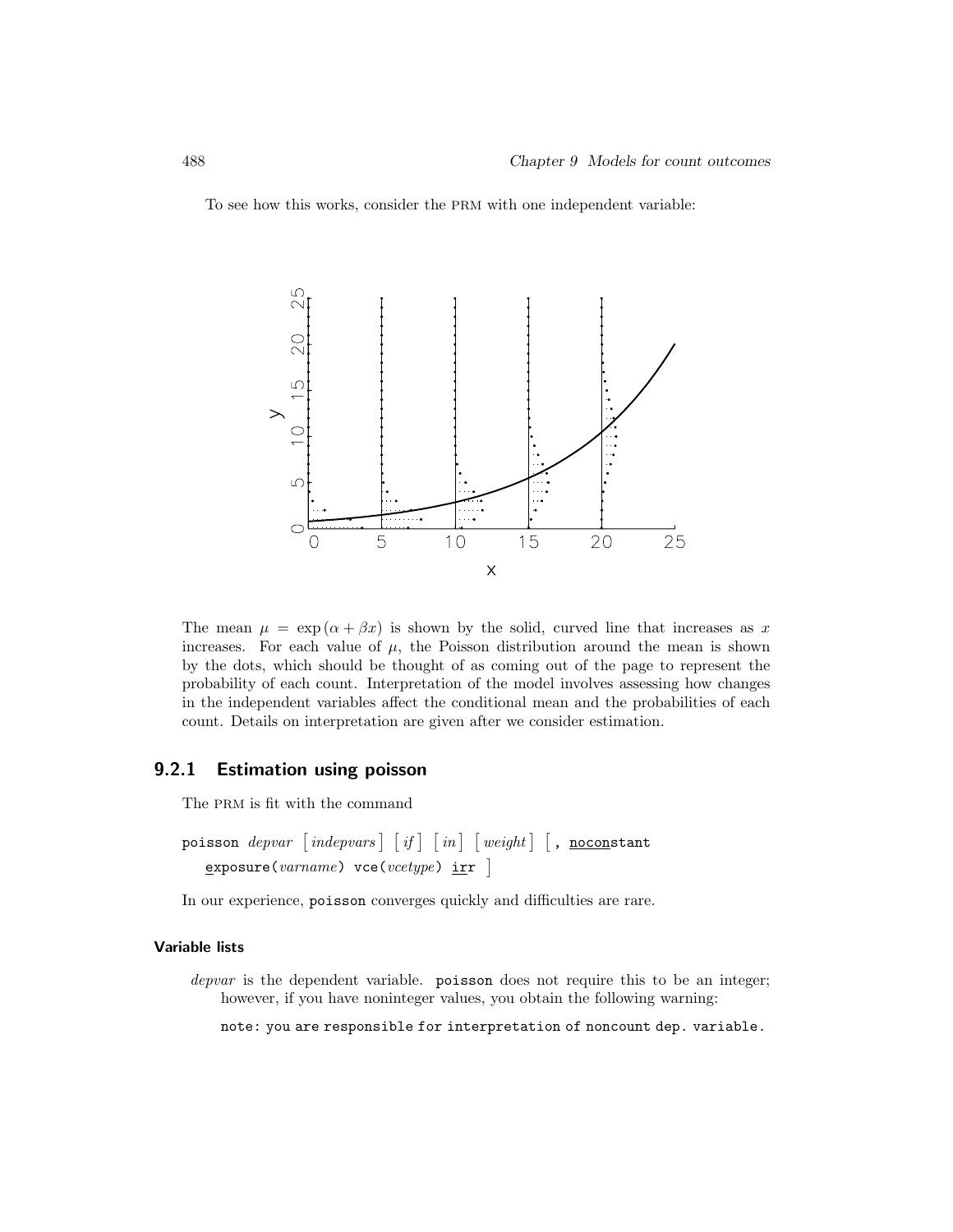indepvars is a list of independent variables. If indepvars is not included, a model with only an intercept is estimated that fits a univariate Poisson distribution, as shown in the previous section.

### Specifying the estimation sample

- if and in qualifiers. if and in qualifiers can be used to restrict the estimation sample. For example, if you want to fit a model for only women, you could specify poisson art i.mar kid5 phd ment if female==1.
- Listwise deletion. Stata excludes observations with missing values for any of the variables in the model. Accordingly, if two models are estimated using the same data but have different independent variables, it is possible to have different samples. As discussed in chapter 3, we recommend that you explicitly remove observations with missing data.

### Weights and complex samples

poisson can be used with fweights, pweights, and iweights. Survey estimation for complex samples is possible using svy. See chapter 3 for details.

### **Options**

noconstant suppresses the constant term or intercept in the model.

- exposure(varname) specifies a variable indicating the amount of time during which an observation was "at risk" of the event occurring. Details are given in section 9.2.6.
- vce(vcetype) specifies the type of standard errors to be computed. vce(robust) requests that robust variance estimates be used. See sections 3.1.9 and 9.3.5 for details.
- irr reports estimated coefficients that are transformed to incidence-rate ratios defined as  $\exp{(\beta_k)}$ . These are discussed in section 9.2.2.

#### Example of the PRM

If scientists who differ in their rates of productivity are combined, the univariate distribution of articles will be overdispersed, with the variance greater than the mean. Differences among scientists in their rates of productivity could be due to factors such as quality of their graduate program, gender, marital status, number of young children, and the number of articles written by a scientist's mentor. To account for these differences, we add these variables as independent variables: